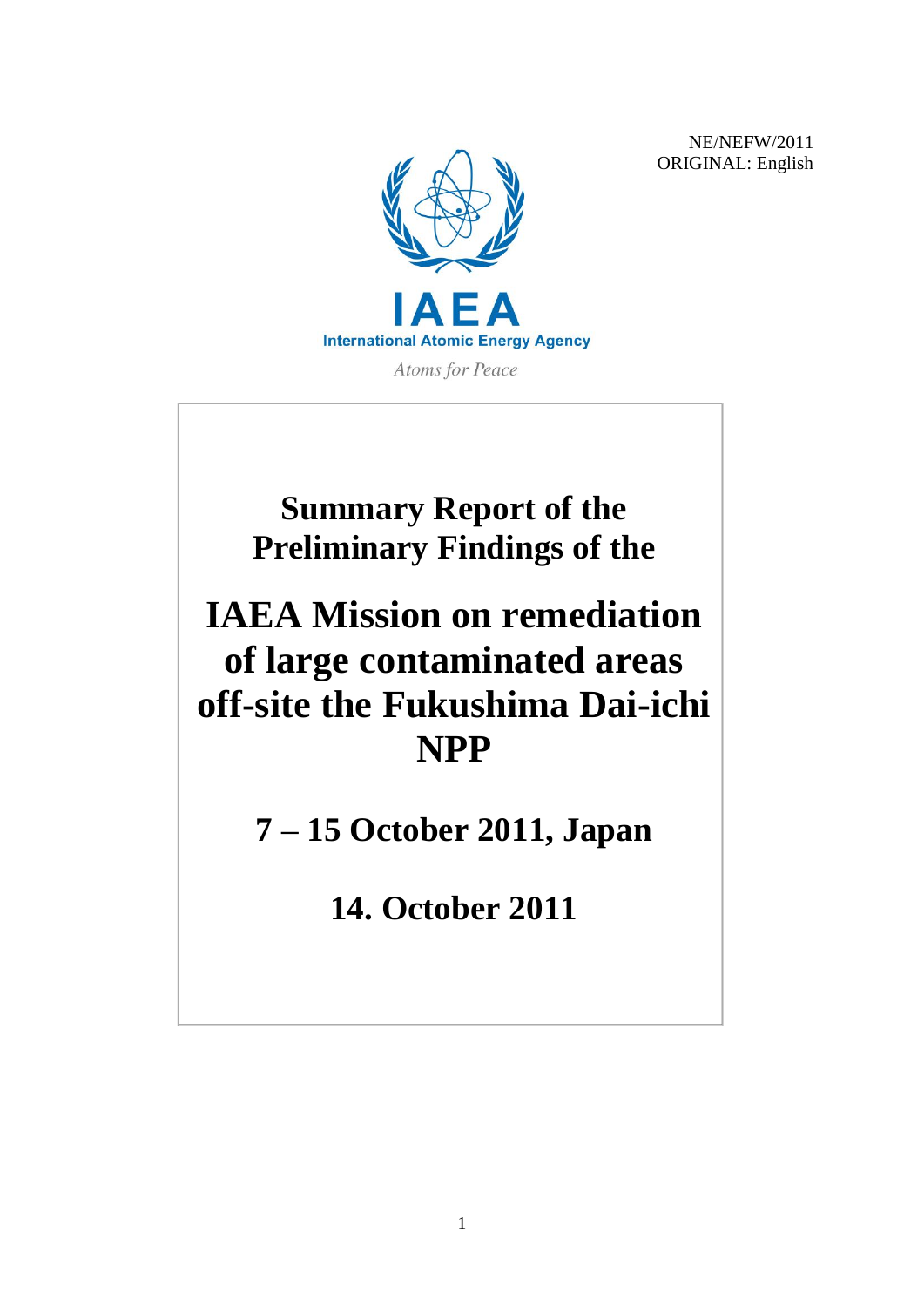# **CONTENTS**

- 1. Introduction
- 2. Institutional Arrangements
- 3. Stakeholder involvement
- 4. Radiation protection considerations
- 5. Remediation implementation strategy
	- 5.1 Monitoring and mapping
	- 5.2 Data Management
	- 5.3 Agricultural areas
	- 5.4 Urban areas
	- 5.5 Forest areas
	- 5.6 Aquatic areas
	- 5.7 Waste management
- 6. Technical visits

Annexes

- TOR
- Mission programme
- List of Team Members and Japanese participants

The Team uses the term "remediation" in accordance with the IAEA Safety Glossary. The Team understands that in the Japanese language there is only one word for both remediation and decontamination.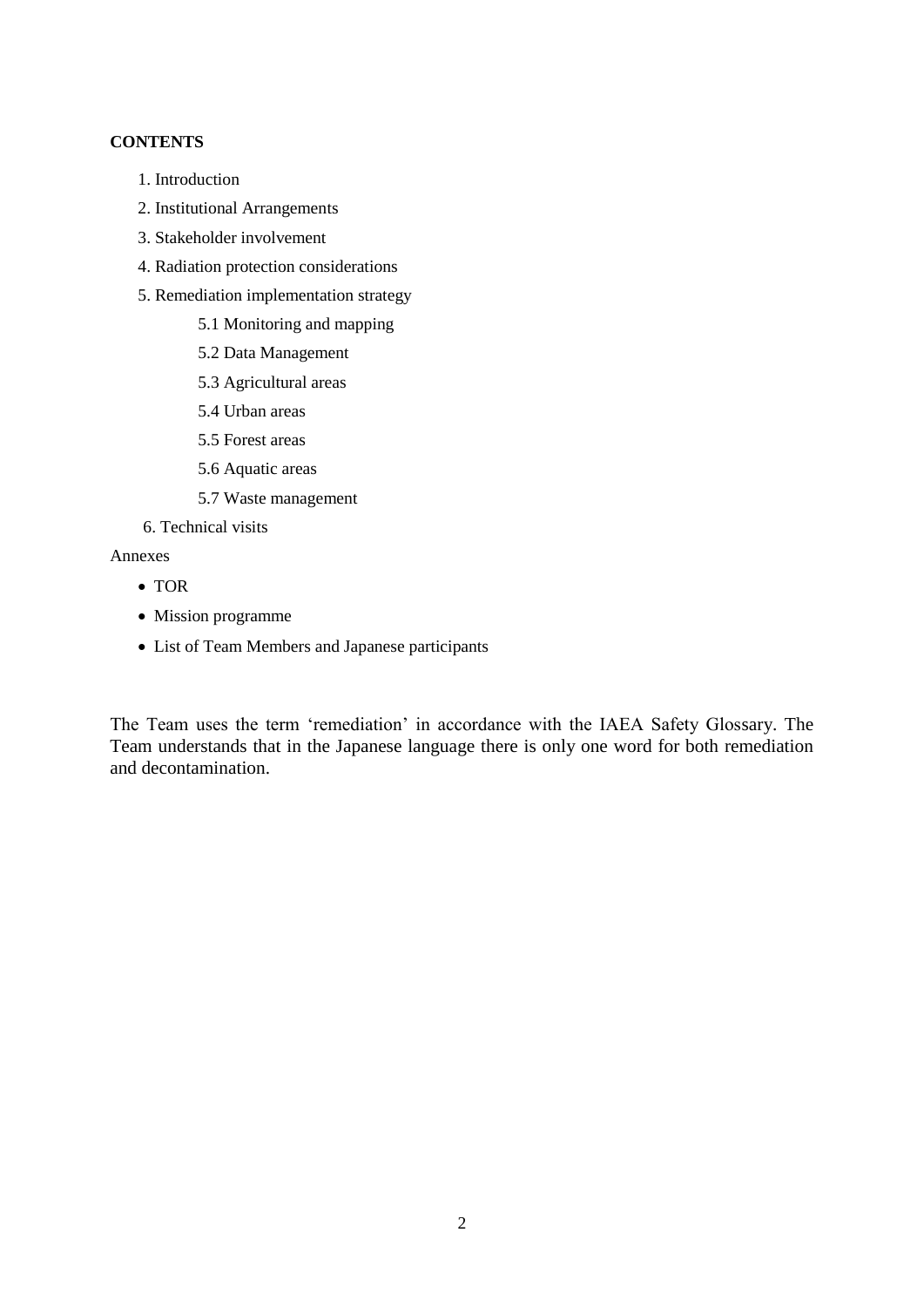# **Executive Summary**

In response to the request made by the Government of Japan, the IAEA organized a second factfinding mission to support the remediation of large contaminated areas off-site the Fukushima Dai-chi Nuclear Power Plant (NPP). The Mission Team involved 12 international experts.

The Mission had the following three objectives:

(a) provide assistance to Japan in the plans to manage the remediation of large contaminated areas resulting from the accident at the Fukushima Dai-ichi NPP;

(b) review remediation-related strategies, plans and works, including contamination mapping, currently undertaken by Japan; and

(c) share its findings with the international community as lessons learned.

The Authorities of Japan have provided comprehensive information on their remediation program. The Mission was conducted through the assessment of the information provided to the Team, professional and open discussions with the relevant institutions in Japan, and visits to the affected areas and several demonstration sites.

This preliminary report presents an overview of the main results and conclusions of the Mission, including 9 (nine) acknowledgements and 12 (twelve) points of advice to improve strategy, plans and specific techniques for remediation, taking into account both the international standards and the experience from remediation programs in other countries. While Japan continues its current efforts of remediation, it is encouraged to take into account the Mission's advice for future full-scale remediation activities. The final report will be provided to Japan by 15 November 2011.

Based on the sequence of the ongoing activities, the Team focused on the remediation of the affected areas outside the 20 km restricted area. The Team agrees with the prioritization and the general strategy being implemented, and is of the opinion that additional missions would be beneficial at the appropriate time to (a) confirm the progress made and (b) to address the remediation challenges within the 20 km zone.

# *Main findings*

The review team provides the following independent expert opinions, points of advice and acknowledgements.

# *Acknowledgements*

The review team identified acknowledgements in recognition of good organization, arrangements or performance, which can contribute to the sharing of experience and exchange of lessons learned on an international basis.

Acknowledgement 1: The team appreciates that Japan has been going forward very quickly and with the allocation of the necessary resources (legal, economical and technological) to develop an efficient program for remediation, and therefore to bring relief to the people affected by the Fukushima Dai-ichi nuclear accident, with the priority being given to children and those areas where they typically spend most of their their time.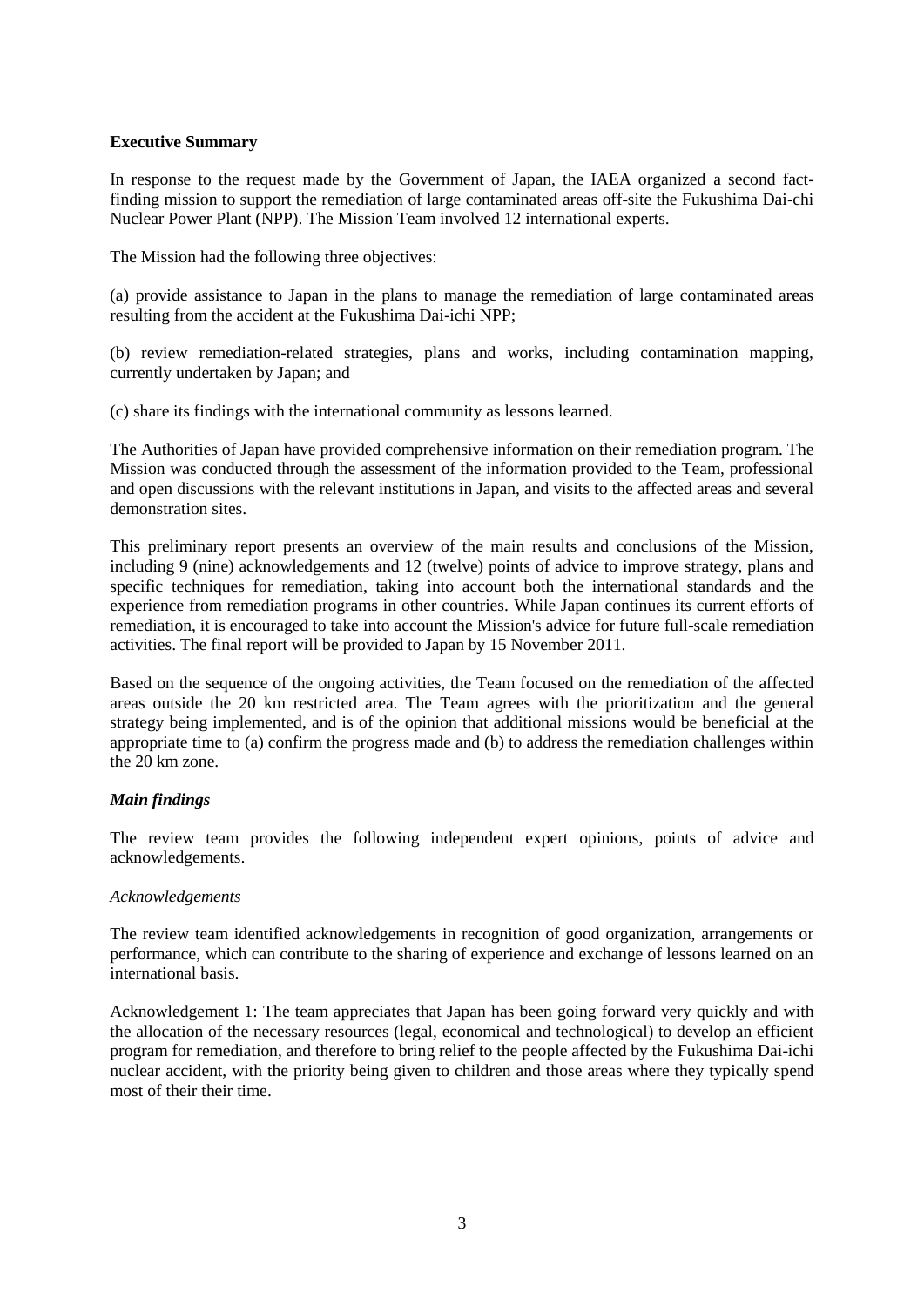Acknowledgement 2: The Fukushima Decontamination Promotion Team, consisting of resident staff in Fukushima from the Ministry of Environment (MOE), the Local Emergency Response HQs and Japan Atomic Energy Agency (JAEA), shares information and coordinates with the relevant ministries and agencies, communicating with and providing technical support to the Fukushima prefecture and relevant municipalities. The Team welcomes Japanese efforts to establish a practical catalogue of remediation techniques.

Acknowledgement 3: The Mission Team acknowledges that the Act on Special Measures explicitly stipulates stakeholder involvement. The Mission Team appreciates that the Government is not waiting for the new Act to come into force, but has already started implementing this aspect.

Acknowledgement 4: The Team appreciates the strong commitment to remediation demonstrated at the Fukushima Prefecture and at local levels. The Team benefitted from visiting school sites, from which the contamination had been removed to a large extent by volunteers, mostly parents of the pupils. The Team in particular acknowledges the efforts of the municipal administration and large number of volunteers as an important and effective self-help method.

Acknowledgement 5: The Team acknowledges the practical measures taken by the JAEA in public information and its involvement in the program based on the needs of the local residents.

Acknowledgement 6: In the Team"s view, the approach for using demonstration sites to test and assess various remediation methods is a very helpful way to support the decision-making process.

Acknowledgement 7: The Team acknowledges the impressive monitoring and mapping effort of the Japanese Authorities as a basis for a successful remediation program. The extensive, real-time monitoring system that is currently being set up and the transparent online availability of the resulting data are important measures to reassure the public and the international community.

Acknowledgement 8: The Team recognizes that in the early phase of the accident, conservatism was a good way to manage uncertainties and public concerns related to reference levels in the context of food and agriculture.

Acknowledgement 9: The Team appreciates the fact that some school sites were remediated mostly by volunteers with the technical support and guidance of JAEA. The team was informed that 400 school playgrounds have already been appropriately remediated (as of 30.09.2011).

# *Advice*

 $\overline{a}$ 

Advice 1. The Japanese authorities involved in the remediation strategy are encouraged to cautiously balance the different factors that influence the net benefit of the remediation measures to ensure dose reduction. They are encouraged to avoid over-conservatism which could not effectively contribute to the reduction of exposure doses. This goal could be achieved through the practical implementation of the Justification and Optimization principles<sup>1</sup> under the prevailing circumstances. Involving more radiation protection experts (and the Regulatory Body) in the organizational structures that assist the decision makers might be beneficial in the fulfillment of this objective. The IAEA is ready to support Japan in considering revised, new and appropriate criteria.

<sup>1</sup> IAEA Safety Glossary 2007 STI/PUB/1355 (ISBN:978-9290-058908-9)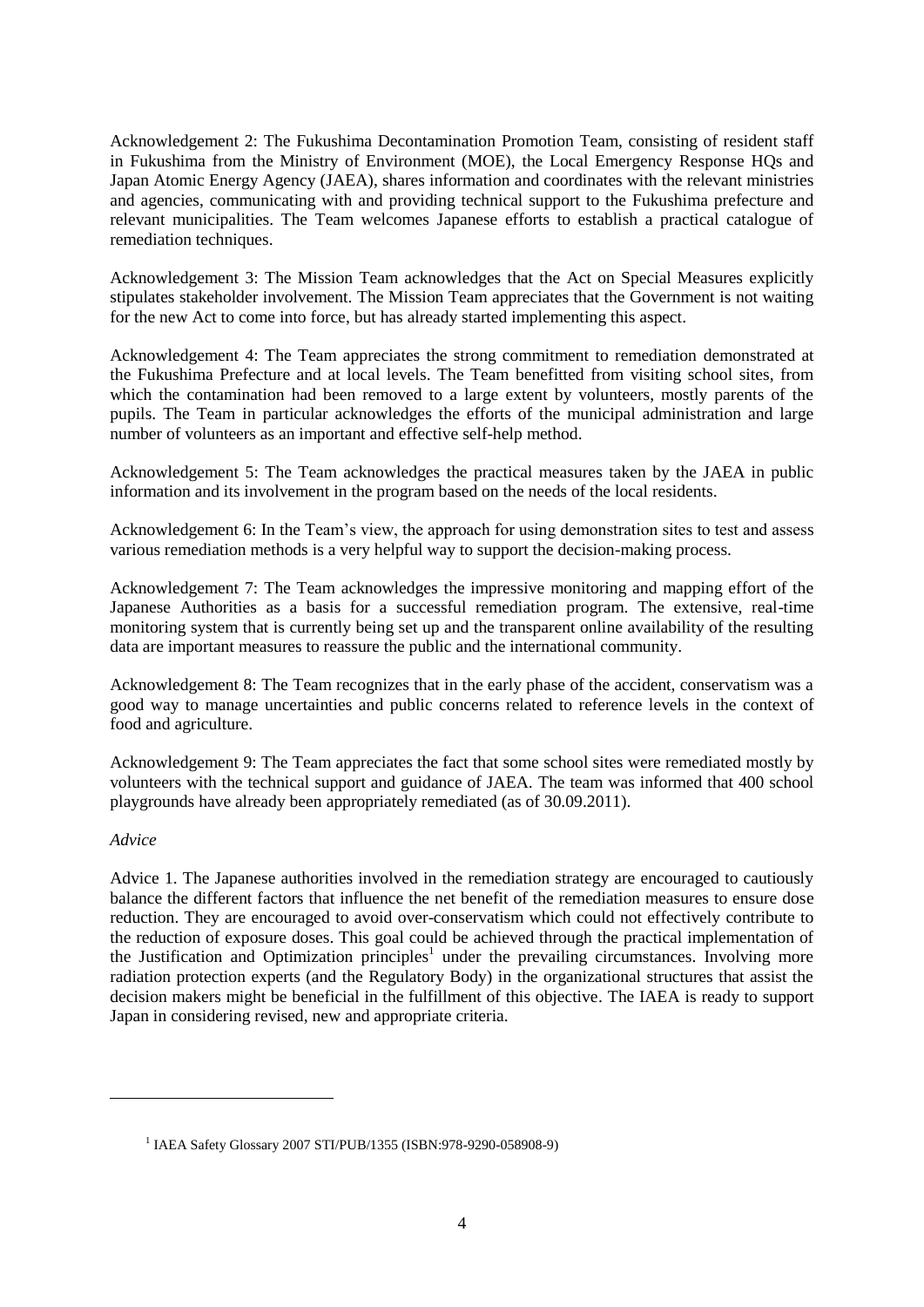Advice 2. It is appropriate to consider to further strengthening coordination among the main actors, through the establishment of a more permanent liaison between the Organizational Structures of the Government of Japan and the Prefectural and Municipal authorities.

Advice 3: The central and local governments are encouraged to continue strengthening the involvement of and cooperation between various stakeholders. The Government might wish to strengthen the engagement of appropriate universities and/or academia in the process of further developing a stakeholder involvement strategy and implementation methods, which would be based on stakeholder needs and domestic cultural settings.

Advice 4: Access to the "Deliberate Evacuation Area" is free and unmarked. The team encourages considering the use of appropriate indications/markings in the routes and simple instructions for the public when entering or leaving these areas. These indications/markings are considered important tools for informing the public and avoiding unnecessary radiation exposures to individuals.

Advice 5: It is important to avoid classifying as "radioactive waste" such waste materials that do not cause exposures that would warrant special radiation protection measures. The Team encourages the relevant authorities to revisit the issue of establishing realistic and credible limits (clearance levels) regarding associated exposures. Residues that satisfy the clearance level can be used in various ways, such as the construction of structures, reclamations, banks and roads. The IAEA is ready to support Japan in considering revised, new and appropriate criteria.

Advice 6: The team draws the authorities" attention to the potential risk of misunderstandings that could arise if the population is only or mainly concerned with contamination concentrations (surface contamination levels Bq/m2 or volume concentrations Bq/m3) rather than dose levels. The investment of time and effort in removing contamination beyond certain levels (the so-called optimized levels) from everywhere, such as all forest areas and areas where the additional exposure is relatively low, does not automatically lead to reduction of doses for the public. It also involves a risk of generating unnecessarily huge amounts of residual material. The Team encourages authorities to maintain their focus on remediation activities that bring best results in reducing the doses to the public.

Advice 7: The management of the collected data should be formally described in a data management plan.

Advice 8: With respect to the remediation of agricultural areas, the team considers that for the next cropping season there is room for removing some of the conservatism (such as that in factors determining the transfer of radioactive caesium from soil to crops) by taking into account data and factors published by the IAEA and the results obtained from the demonstrations sites. The IAEA is ready to support Japan in considering new and more appropriate criteria.

Advice 9: With respect to waste in urban areas, the Team is of the opinion that it is obvious that most of the material contains very low levels of radioactivity. Taking into account the IAEA safety standards, and subject to safety assessment, this material might be remediated without temporary and/or interim storages. It is effective to utilize the existing infrastructure for municipal and industrial waste. The IAEA is ready to support Japan in considering revised, new and appropriate criteria.

Advice 10: Before investing substantial time and efforts in remediating forest areas, a safety assessment should be done to indicate if such remediation has benefit in reducing doses in order to invest in areas of greater benefits. This safety analysis should make use of the results of the demonstration tests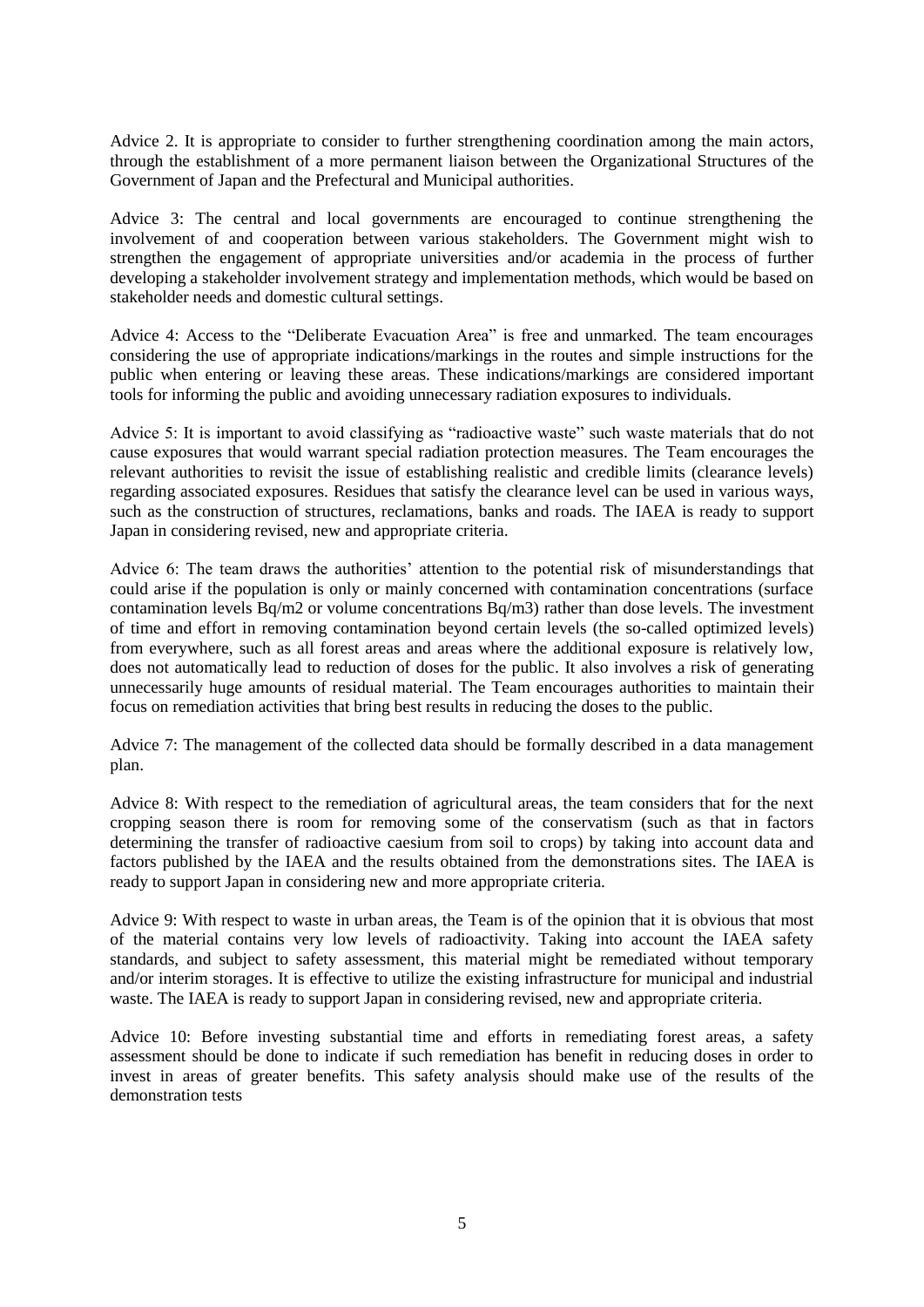Advice 11: The mission team encourages the Japanese authorities to continue the useful monitoring of freshwater and marine systems.

Advice 12: The IAEA Mission team encourages Japanese authorities to actively pursue appropriate end-points for the waste in close cooperation with stakeholders. The national and local governments should cooperate in order to ensure the provision of these facilities. A lack of availability of such an infrastructure would unduly limit and hamper successful remediation activities, thus potentially jeopardizing public health and safety.

# **1. Introduction**

The accident at Fukushima Dai-ichi NPP led to the radioactive contamination of large areas. The Government of Japan has formulated a program for the recovery of these areas.

As a major part of this recovery program in the areas off-site the Fukushima Dai-ichi NPP, Japan is launching a remediation effort. The final aim of the recovery strategy, and therefore of the remediation program, is to improve the living conditions of the people affected by the accident.

The IAEA organized the "IAEA International Fact Finding Expert Mission of The Fukushima Dai-ichi NPP Accident Following The Great East Japan Earthquake And Tsunami", held on 24 May – 2 June 2011. The conclusions of this mission were presented in the International Ministerial Conference held in Vienna last June.

In response to the request made by the Government of Japan, the IAEA organized this second fact finding mission to support the remediation of large contaminated off-site areas. For this second mission an Expert Team of 12 international experts was assembled.

This IAEA Mission is in line with the Action Plan on the Nuclear Safety that was approved by the Board of Governors in September  $19<sup>th</sup>$ . In particular, the Mission is in connection with actions to strengthen the emergency response and to strengthen the protection of people and environment from ionizing radiation.

A final report will be provided to Japan by 15 November 2011.

# **2. Institutional Arrangements**

On 26 September 2011, The Parliament (Diet) of Japan approved the *"Act on Special Measures concerning the Handling of Environment Pollution by Radioactive Materials Discharged by the Nuclear Power Station Accident Associated with the Tohoku District – Off the Pacific Ocean Earthquake that Occurred on March 11, 2011".* This Act is the main instrument adopted to deal with the remediation program of the areas affected by radioactive pollution, and will enter into force on 1 January 2012. The Government plans to develop this Act through specific policy documents including the basic principles and standards.

The Act establishes, among others things, the main purposes of the remediation program; the distribution of roles and responsibilities among the involved institutions, namely Central Government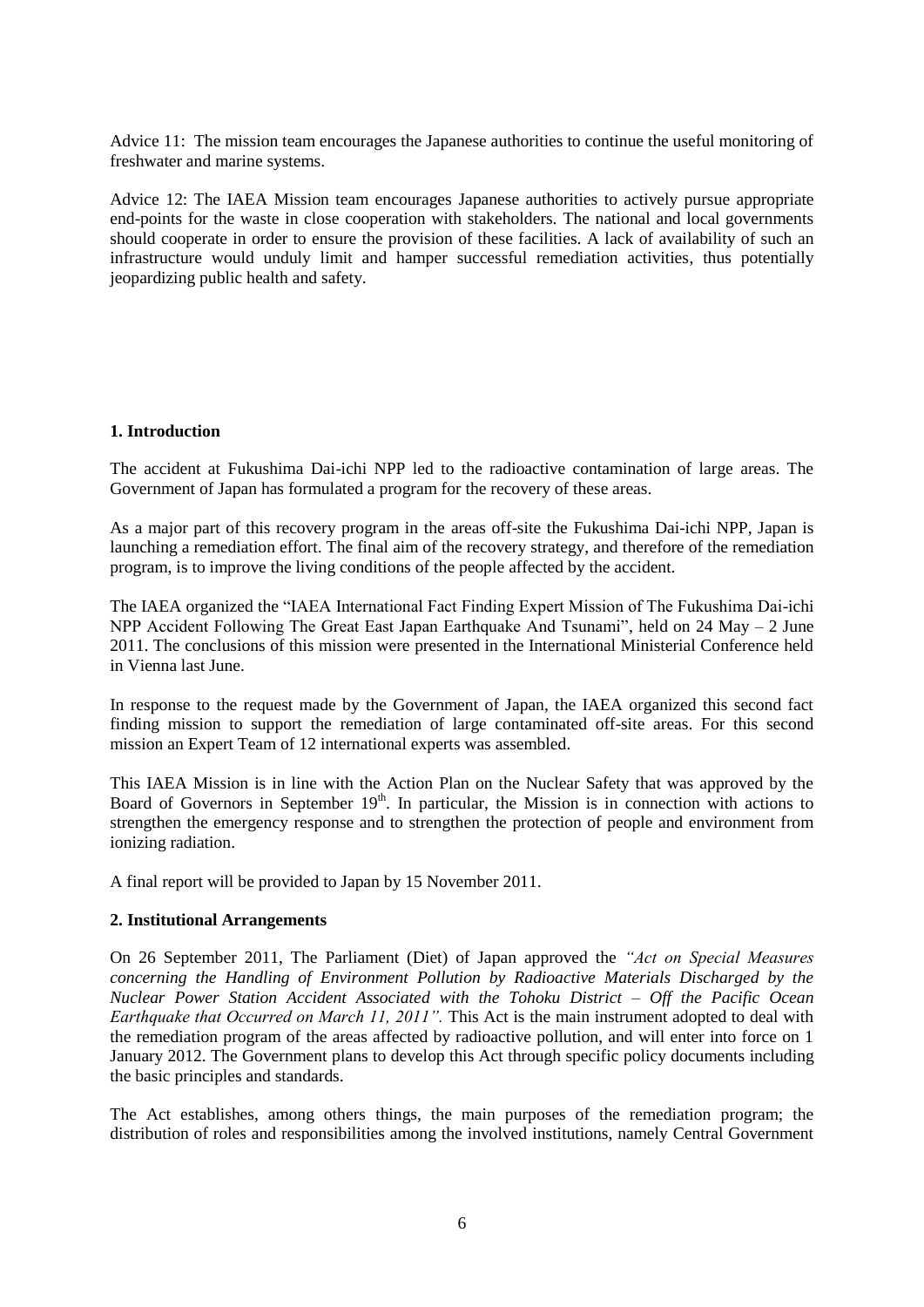and Prefectural and Municipal Governments; the role of stakeholders; basic lines for monitoring, decontamination and waste management; and provision of financial resources.

To properly implement the remediation activities under the Act, the Ministry of Environment is in charge of developing the basic principles regarding the handling of the environmental radioactive pollution, in consultation with the relevant administrative bodies and stakeholders.

These principles should be formally approved by the Cabinet. In the meantime, the Nuclear Emergency Response Headquarters have established the "Basic Policy for Emergency Response on Decontamination Work" on 26 August , which is in line with the Act and permits to start activities for remediation in advance.

The "Policy and Guidelines for environmental remediation" and guidelines for the decision-making process on decontamination to be conducted by local authorities have been prepared reflecting comments from relevant ministries and agencies as well as from the local authorities, so those comments were reflected in the decision-making process.

The Emergency Evacuation Preparation Zone was lifted on 30 September 30, taking into account technical advice from the relevant body, namely the Nuclear Safety Commission, the conditions of the NPP and the results of the radiological monitoring in the area. This is one example of shifting from emergency exposure situation to existing exposure situation.

Acknowledgement 1: The team appreciates that Japan has been going forward very quickly and with the allocation of the necessary resources (legal, economical and technological) to develop an efficient program for remediation, and therefore to bring relief to the people affected by the Fukushima Dai-ichi nuclear accident, with the priority being given to children and those areas where they typically spend most of their their time.

Acknowledgement 2: The Fukushima Decontamination Promotion Team, consisting of resident staff in Fukushima from the Ministry of Environment (MOE), the Local Emergency Response HQs and Japan Atomic Energy Agency (JAEA), shares information and coordinates with the relevant ministries and agencies, communicating with and providing technical support to the Fukushima prefecture and relevant municipalities. The Team welcomes Japanese efforts to establish a practical catalogue of remediation techniques.

Advice 1. The Japanese authorities involved in the remediation strategy are encouraged to cautiously balance the different factors that influence the net benefit of the remediation measures to ensure dose reduction. They are encouraged to avoid over-conservatism which could not effectively contribute to the reduction of exposure doses. This goal could be achieved through the practical implementation of the Justification and Optimization principles<sup>2</sup> under the prevailing circumstances. Involving more radiation protection experts (and the Regulatory Body) in the organizational structures that assist the decision makers might be beneficial in the fulfillment of this objective. The IAEA is ready to support Japan in considering revised, new and appropriate criteria.

Advice 2. It is appropriate to consider to further strengthening coordination among the main actors, through the establishment of a more permanent liaison between the Organizational Structures of the Government of Japan and the Prefectural and Municipal authorities.

 $\overline{a}$ 

<sup>2</sup> IAEA Safety Glossary 2007 STI/PUB/1355 (ISBN:978-9290-058908-9)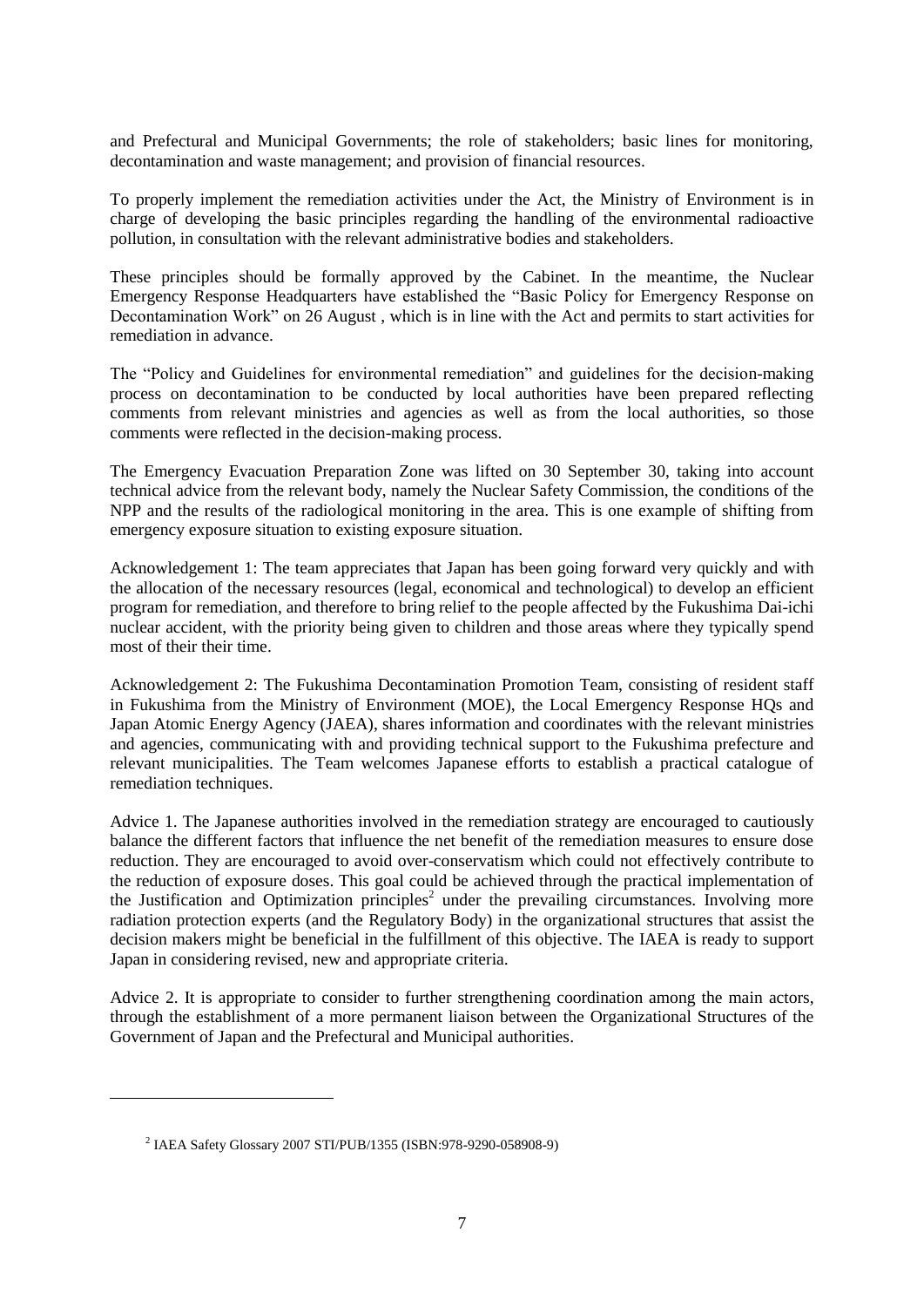# **3. Stakeholder involvement**

As stated in the IAEA safety standard "the decision making process shall provide for the involvement of a wide range of interested parties in the definition, implementation and verification of remediation programmes and for regular public information exchange on the implementation of these programmes." (WS-R-3)

Wide possibilities for the stakeholders to be involved and informed ensure that as remediation planning and implementation proceed, while stakeholder needs and concerns are properly addressed. This improves the credibility of the whole remediation process and increases the probability of success.

Managing expectations is essential from the onset of stakeholder engagement. It is important to clearly identify the objectives so that stakeholders can understand the extent of their involvement and responsibility.

Interactions with a wide variety of stakeholders should start as early as possible. When conducted well, the process normally yields indisputable benefits.

## *Relevant structures and processes*

In the Japanese administrative system, municipalities and prefectures have strong autonomy and play significant roles in disaster management and environmental protection, including the remediation process. The national government provides legal framework, policies, standards, financial and technical support, and conducts remediation for areas which are in "emergency exposure situations"; in this case areas where citizens could be exposed to an annual dose above 20 mSv.

Local governments implement remediation plans for areas which are in"existing exposure situations", i.e. areas below 20 mSv/year. In these areas the ultimate decision whether to remediate or not rests with the landowner.

The "Act on Special Measures concerning the handling of Radioactive Pollution", which will enter into force 1.1.2012 but which the Government already implements to a large extent, recognizes explicitly stakeholder involvement. The purpose of the Act is to promptly reduce the impacts of environmental pollution by instituting measures taken by stakeholders, especially the national and local governments, as well as the relevant nuclear power producer.

Under the "Basic Policy for Emergency Decontamination Work" established on 26.August 2011, several important policy, guidelines and documents have been issued. These include stipulations of how stakeholders are to be involved in the process.

#### *Practical involvement of stakeholders*

There is understandable anxiety in society about the current radiation situation. The Team noted that in the early phases of the accident many doubts were expressed about the accuracy and timeliness of the information provided by the central authorities.

The Team observed that revised ways and new efforts to inform and involve stakeholders, in particular the public, are implemented by the central authorities. At a local level, the Team was impressed by the strong commitment to the remediation efforts shown by the Fukushima prefecture and the municipalities.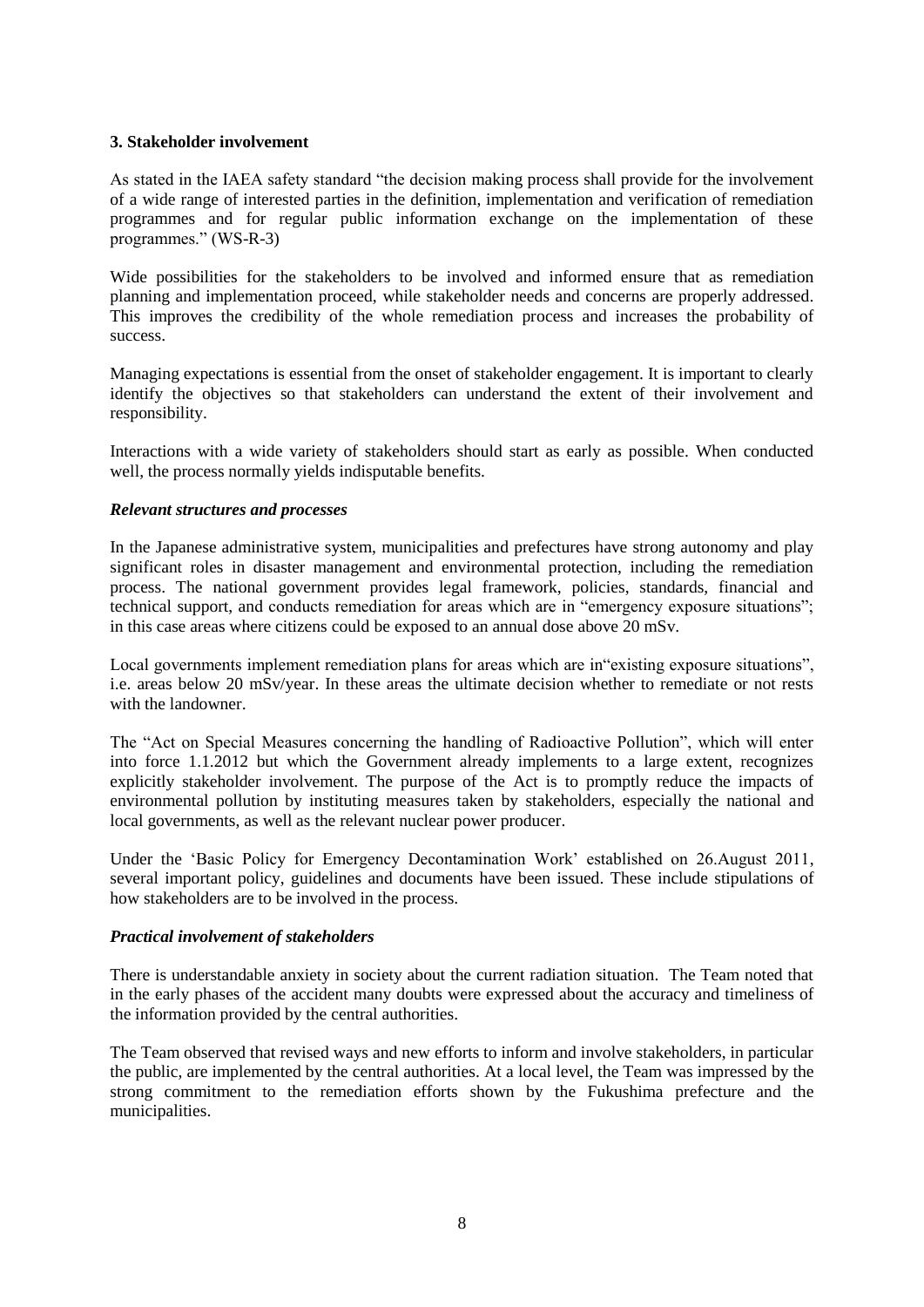The Mission Team recognized the following important players in the practical stakeholder involvement:

*Fukushima Decontamination Promotion Team* under the Ministry of Environment is tasked to communicate and coordinate activities with local municipalities, assisting them in their preparation of remediation plans, by dispatching experts and promoting model remediation projects in 12 municipalities affected by elevated radiation levels. JAEA, being a member of the Promotion Team plays an important role in interacting with the public and other stakeholders.

Having established a "Fukushima office", *JAEA* interfaces with relevant Fukushima prefecture organisations and citizens. With regard to technical issues, the Mission Team appreciated that JAEA provides a telephone hot-line for health consultations, dispatches experts to stakeholders (ministries, local Governments, city administration, etc.), sends researches to Fukushima prefecture schools from kindergartens to junior high schools at their request, holds briefings on radiation in schools, takes time and effort to answer questions from parents and teachers, and has prepared written material for the benefit of the local people. In the demonstration test sites described elsewhere in this report, the JAEA works in close cooperation with the residents and landowners, and carries out activities subject to their consent.

*Cities, villages and their citizen:* The Team benefitted from visiting two school sites, from which the contamination to a large extent had been removed in a well-organized manner by volunteers, mostly parents of the pupils. The Mission Team acknowledged the efforts of the city administration and large number of volunteers as an important and effective clean-up and self-help method.

## **Preliminary conclusions**

Acknowledgement 3: The Mission Team acknowledges that the Act on Special Measures explicitly stipulates stakeholder involvement. The Mission Team appreciates that the Government is not waiting for the new Act to come into force, but has already started implementing this aspect.

Acknowledgement 4: The Team appreciates the strong commitment to remediation demonstrated at the Fukushima Prefecture and at local levels. The Team benefitted from visiting school sites, from which the contamination had been removed to a large extent by volunteers, mostly parents of the pupils. The Team in particular acknowledges the efforts of the municipal administration and large number of volunteers as an important and effective self-help method.

Acknowledgement 5: The Team acknowledges the practical measures taken by the JAEA in public information and its involvement in the program based on the needs of the local residents.

Advice 3: The central and local governments are encouraged to continue strengthening the involvement of and cooperation between various stakeholders. The Government might wish to strengthen the engagement of appropriate universities and/or academia in the process of further developing a stakeholder involvement strategy and implementation methods, which would be based on stakeholder needs and domestic cultural settings.

# **4. Radiation Protection**

The Japanese government has defined a set of reference levels to control the exposure of the public. In areas where the annual effective dose is estimated to be above 20 mSv, the national government aims to reduce the estimated annual exposure dose to less than 20 mSv; in areas where an estimated annual exposure dose is less than 20 mSv, the national government will work with municipalities and local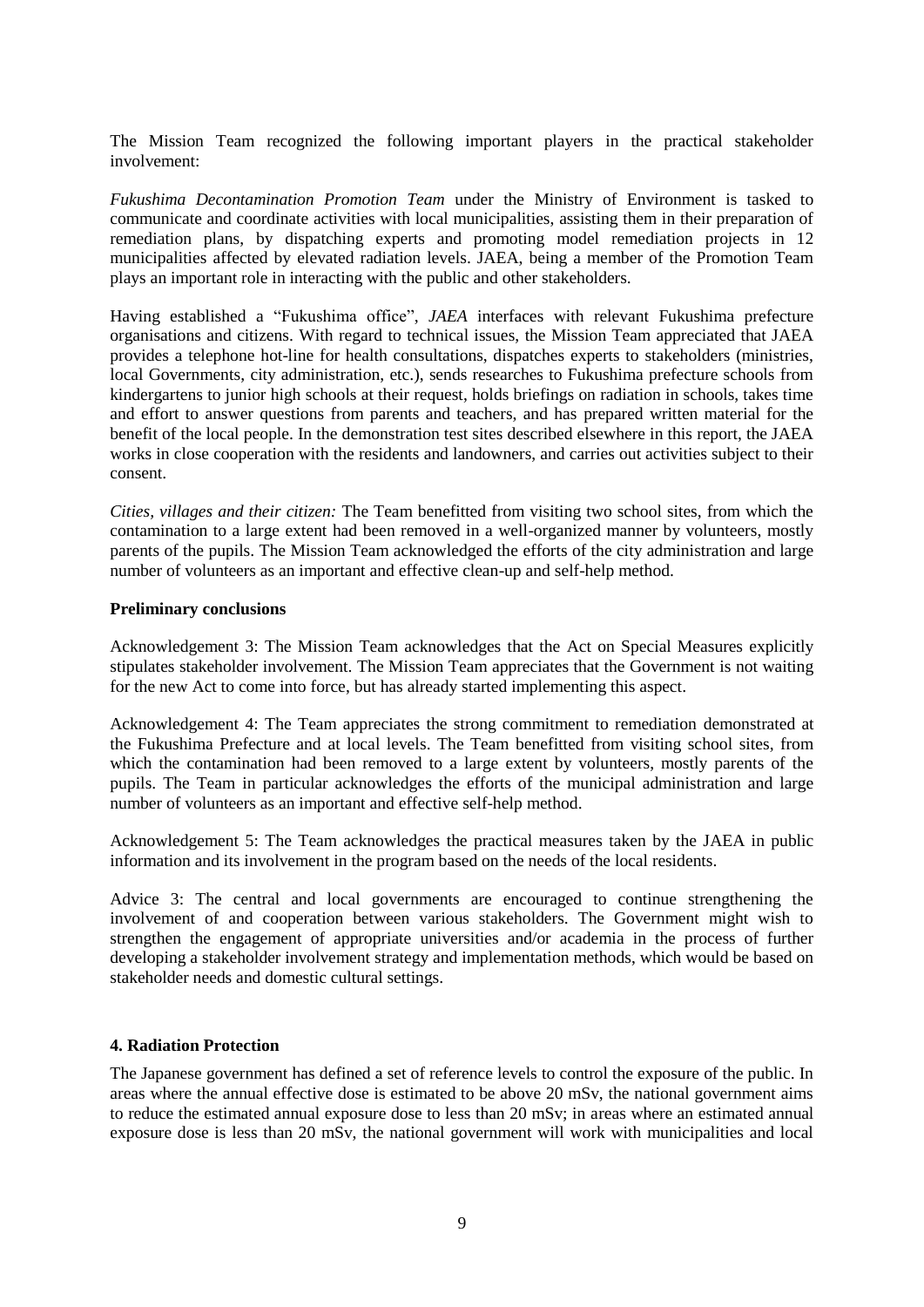residents to conduct effective remediation work, so that the estimated annual exposure dose will be less than 1 mSv.

Specific attention is being given to the exposure of children. Therefore, current efforts focus on measures to reduce exposures in schools and kindergartens, with the aim to reduce the exposure to children to an effective dose of 1 mSv per year during the time children are at or on the way to and from school.

# *IAEA Safety Standards*

This approach is in accordance with the Recommendations of the International Commission of Radiation Protection and the Basic Safety Standards (BSS) of the IAEA. The BSS define the requirements on protection of people and environment. These requirements reflect a broad international consensus on the requirements for safety.

For post-accidental conditions, the Basic Safety Standards recommend a reference level in the range of 1-20 mSv/year. It is international consensus that the reference levels have to be defined taking into account the specific circumstances of an exposure situation. This includes the level of activity in the environment, environmental conditions and the life style.

Any reasonable steps shall be taken to prevent doses remaining above the reference level. The exposure has to be assessed for the more highly exposed individuals in the population.

## *Radiation Protection Principles*

The BSS require that any measure taken is justified to ensure that it does more good than harm and it is commensurate with the risk.

Usually, remediation actions also have social and economic implications and decisions have to take into account all aspects of a specific situation. The optimization of protection and safety – as required by the BSS - is a process for ensuring that exposures and the number of exposed individuals are as low as reasonably achievable, with economic, societal and environmental factors taken into account to ensure that the level of protection will be the best possible under the prevailing circumstances. It requires both qualitative and quantitative judgments to be made.

#### *Exposure of remediation workers*

According to IAEA standards for an existing exposure situation and for the remediation of areas with residual radioactive material, the exposure of workers undertaking remedial actions is controlled in accordance with the relevant requirements for occupational exposure in planned exposure situations. With regards to the available information on dose rates and radioactivity concentration levels present in the areas of decontamination operations, the requirements for occupational exposure of remediation workers can be fulfilled.

#### *Residues*

Remediation work may generate residues that contain enhanced levels of activities. According to the Basic Safety Standards, it is the responsibility of the government to set reference levels for the disposal of residues in municipal landfills or for landfills to be designed in particular for the disposal of those residues. In view of the strong absorption of cesium by the soil, the definition of the reference level should in particular focus on the longer-lived Cs-137 rather than on the relatively short-lived Cs-134.

Planning, construction and operation of landfills for the residues is a key element for the successful continuation of remediation measures.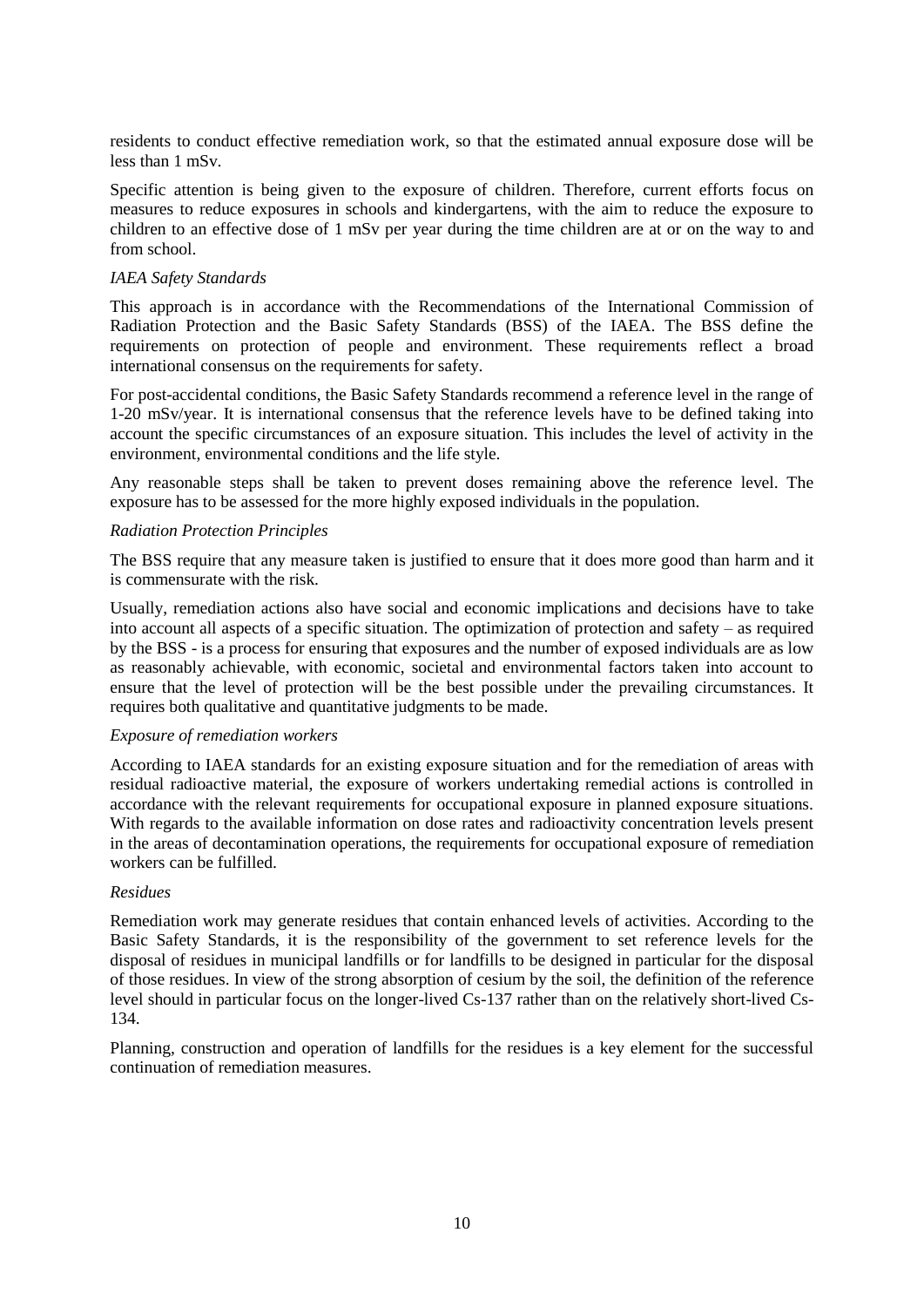## *Assessment of exposures*

The decision on measures to be taken is currently based on the external exposure, other pathways as e.g. the intake of food are not taken into consideration explicitly. Although, due to the strict activity limits for foodstuffs, the intake of food is very likely not an important pathway, its contribution to the dose should be explicitly assessed. This is to achieve a comprehensive and transparent overview on the radiation sources and their magnitude. It is also an important input for the optimization of any remediation measures.

## *Information*

Information of the public is a key issue for the involvement of the population in the remediation process. It is good practice to provide information on actual exposure levels on public places and on roads.

Access to the "Deliberate Evacuation Area" is free, however, appropriate indications when entering or leaving these areas may be considered as an important issue for information of the public.

The team encourages the respective authorities to optimize all remediation measures to the extent possible in the context of ensuring that all the steps are integrated in the optimum way, as it is mentioned in Advice 1.

Advice 4: Access to the "Deliberate Evacuation Area" is free and unmarked. The team encourages considering the use of appropriate indications/markings in the routes and simple instructions for the public when entering or leaving these areas. These indications/markings are considered important tools for informing the public and avoiding unnecessary radiation exposures to individuals.

# **5. Remediation strategy implementation**

Major nuclear and/or radiological accidents can affect large areas of land that need to be assessed in terms of eventual need for further remediation, i.e. actions that may be applied to reduce the ongoing or future doses to members of the public.

A wide range of options for the remediation of these affected sites are available. The implementation of one of them or a combination of different approaches need to be carefully considered including planning, coordination of efforts - when different agencies have a role to play – site characterization, derivation of applicable criteria, selection of appropriate technologies and, last but not least, involvement of stakeholders in the decision making process.

Since radiation is a natural part of our environment, the key issue is to establish reasonable and credible limits (reference levels) regarding exposures that need to be reduced. This has direct implications e.g. to the amount of material, including residues, that has to be managed and possibly be disposed of. It is therefore important to avoid classifying those materials that do not cause exposures that would warrant special isolation measures as "radioactive waste".

The justification principle as expressed in the international standards stipulates that the introduction of a remediation strategy needs to produce more good than harm, in other words, the benefits need to exceed the associated burden and costs. The reduction of the radiation doses also need to be optimized, i.e. the residual levels of radiation in the environment should be as low as reasonably achievable with social and economical aspects factored in. The simple reduction of existing doses by the application of any clean-up strategy *per se* may not produce the desired benefits, especially if they create additional problems (such issues as waste and negative social impact) and excessive cost. In other words, the burden may be disproportional to the benefits the remediation will bring.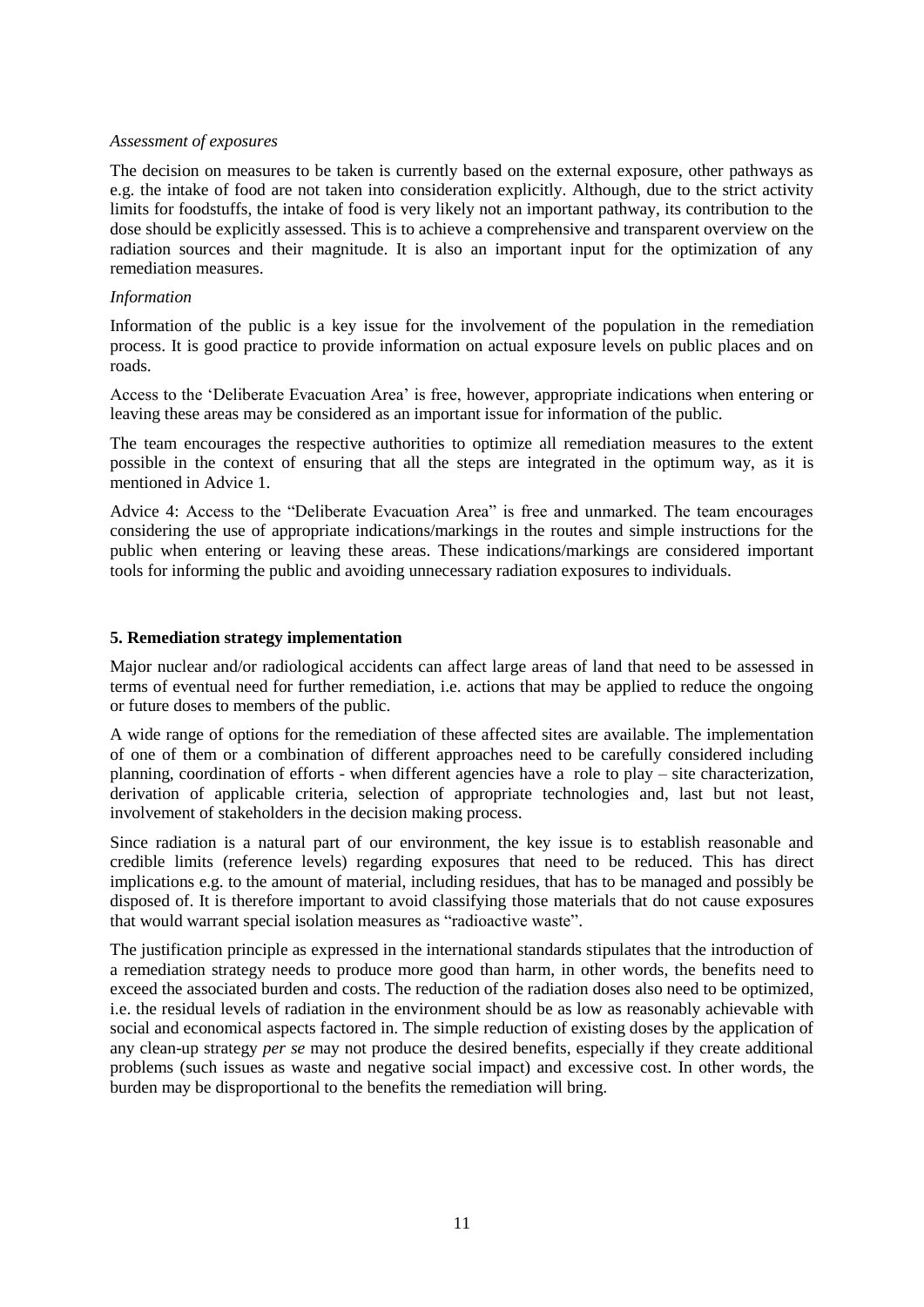Another factor that is very important in the context of environmental remediation is that solutions are also site-specific. Lessons learned with other events shall always be taken into account in the decision making process but they may not be readily transferable from one situation to another.

Last but not least, decisions in these circumstances are not based only on technical matters and evidence. Several socio-psychological elements play an important role in the decision making process. Therefore, the key issues include stakeholder involvement, which is discussed in section 2 of this report.

## *The remediation work in the affected areas*

The accident in Fukushima affected a large area comprising farmlands (agricultural areas), inhabited areas and forests.

The team notes that the main strategy adopted by the Japanese authorities relates to the concept of decontamination. At this stage, it is important to stress that decontamination is only one of the many available options to be used to achieve the reduction of doses in the case of radioactivity concentrations in the environment caused by an accidental release. Other options need to be considered and the one (or ones) to be selected need to derive from a process of optimization of the protection, which the team wishes to identify more in the decision making process.

In the decontamination efforts perpetrated by the Japanese counterparts, the team observed that the major strategy being considered is the removal of top soil (up to 5 cm of the soil layer) due to the wellknown behaviour that radiocesium accumulates in this part of the soil. While this strategy has the benefit to reduce radionuclide concentrations in the upper layer of soils and consequently the dose, it also involves a risk of generating unnecessarily huge amounts of residual materials.

If removal of the top layers of the soil is one of the selected options for wider use, a similar system would be useful that is in place for naturally occurring radioactive material residues (so-called NORM residues) in many countries and is based on safety assessments. This would allow the removed material to be used in selected applications, e.g. together with clean material in the construction of structures, banks, reclamations or roads that will not pose undue risks to members of the public. This system is known as clearance and specifically in the present situation conditional clearance could be considered. This is recognized as an applicable strategy also in the IAEA Safety Standards. The classification of the material resulting from the remediation operations as radioactive waste should not be automatic. In fact, the Team finds that doing so could create unnecessary major challenges for the Japanese authorities without providing any benefit to the dose reduction of the public.

It has been also reported to the team that the application of phytoremediation did not produce the desired results. The team recognizes the limitation of this technique in removing considerable amounts of radionuclides from the soil. On the other hand, the team noted that that the only trial so far was restricted to the cultivation of sun-flower.

The team recognizes and values the strategy of involving local people to help themselves with the decontamination of their properties. However, it has been noticed that for more complex work the need of specialized services will be required and this will obviously add costs to the remedial actions. Whenever local residents become involved in the cleanup of their properties it is important to observe that appropriate training, supervision and technical assistance are given. Radiation protection measures and monitoring should also be in place, when integrating local people in remediation work.

Acknowledgement 6: In the Team"s view, the approach for using demonstration sites to test and assess various remediation methods is a very helpful way to support the decision-making process.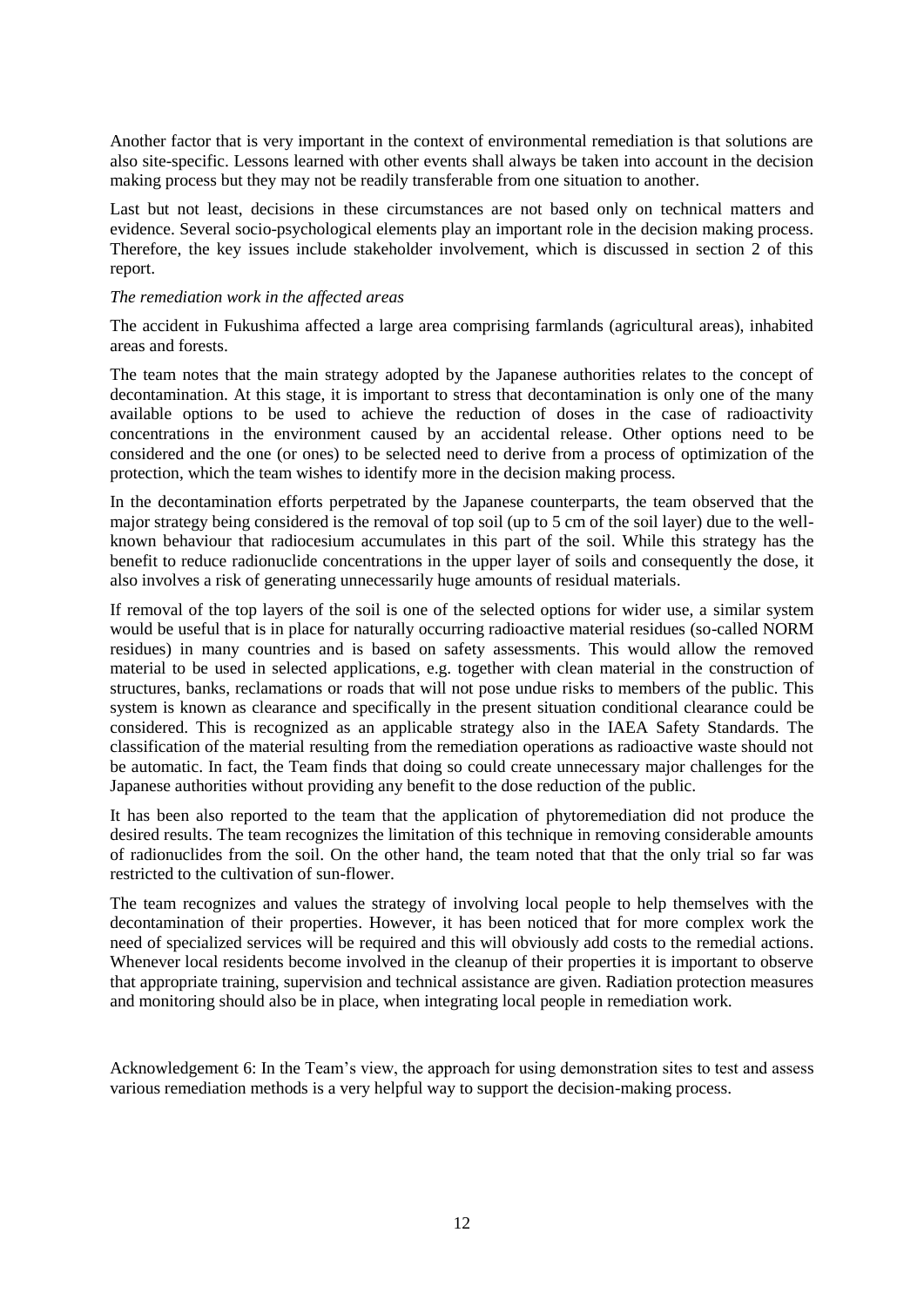Advice 5: It is important to avoid classifying as "radioactive waste" such waste materials that do not cause exposures that would warrant special radiation protection measures. The Team encourages the relevant authorities to revisit the issue of establishing realistic and credible limits (clearance levels) regarding associated exposures. Residues that satisfy the clearance level can be used in various ways, such as the construction of structures, reclamations, banks and roads. The IAEA is ready to support Japan in considering revised, new and appropriate criteria.

Advice 6: The team draws the authorities" attention to the potential risk of misunderstandings that could arise if the population is only or mainly concerned with contamination concentrations (surface contamination levels Bq/m2 or volume concentrations Bq/m3) rather than dose levels. The investment of time and effort in removing contamination beyond certain levels (the so-called optmized levels) from everywhere, such as all forest areas and areas where the additional exposure is relatively low, does not automatically lead to reduction of doses for the public. It also involves a risk of generating unnecessarily huge amounts of residual material. The Team encourages authorities to maintain their focus on remediation activities that bring best results in reducing the doses to the public.

# **5.1 Monitoring and Mapping**

The monitoring of radiation levels and the mapping of the distribution and level of radioactive contamination are necessary tools for both the preparation and the verification of a successful remediation effort. The Japanese government has outlined the responsibilities of the different government agencies regarding radiation monitoring and mapping in the Comprehensive Monitoring Plan from 2. August 2011. The overall responsibility and coordination falls to the Ministry of Education, Culture, Sport, Science and Technology (MEXT), but the Ministry of the Environment (MOE), Ministry of Health Labour and Welfare (MHLW), Ministry of Agriculture Forestry and Fisheries (MAFF) and Ministry of Land, Infrastructure, Transport and Tourism (MLIT), as well as a number of other agencies and organisations, are also involved. The Japanese Atomic Energy Agency (JAEA) is playing a key role as keeper of the data base, technology provider and liaison to the universities.

Radiation levels are monitored at different scales using the appropriate technology for each case: airborne and vehicle based surveys for the large scale overview (up to 160 km from Fukushima Daiichi NPP), soil samples (2200 locations, every about 2 km up to 80 km from the NPP) and hand-held dosimeters and spectrometers for local radiation maps and decontamination test sites. Typically, the data are given as aerial dose rate 1 m above ground, but often the surface dose rate and the concentration in Bq/kg or Bq/m<sup>2</sup> are also used.

Three airborne surveys around Fukushima Dai-ichi NPP have been carried out in April, May and June 2011 by MEXT (in cooperation with the DOE). These surveys have been expanded to further prefectures since then and the next airborne survey planned for November 2011 will cover the entire Eastern part of Japan, from Aichi to Aomori prefecture. The importance of this mapping effort and the impact that it has already had is perhaps best illustrated by the creation of the deliberate evacuation area North-West outside of the 20 km exclusion zone, which was based on these results.

MEXT is currently in the process to set up a real-time monitoring system, that will eventually cover all of Japan with about 2700 monitoring stations. The first 20 have been deployed in Fukushima prefecture and the information is available online at [www.r-monitor.jp.](http://www.r-monitor.jp/) Almost every school, from nursery to university, will be equipped with an online monitor. This system represents an unprecedented amount of readily available, real-time information for the citizens of Japan.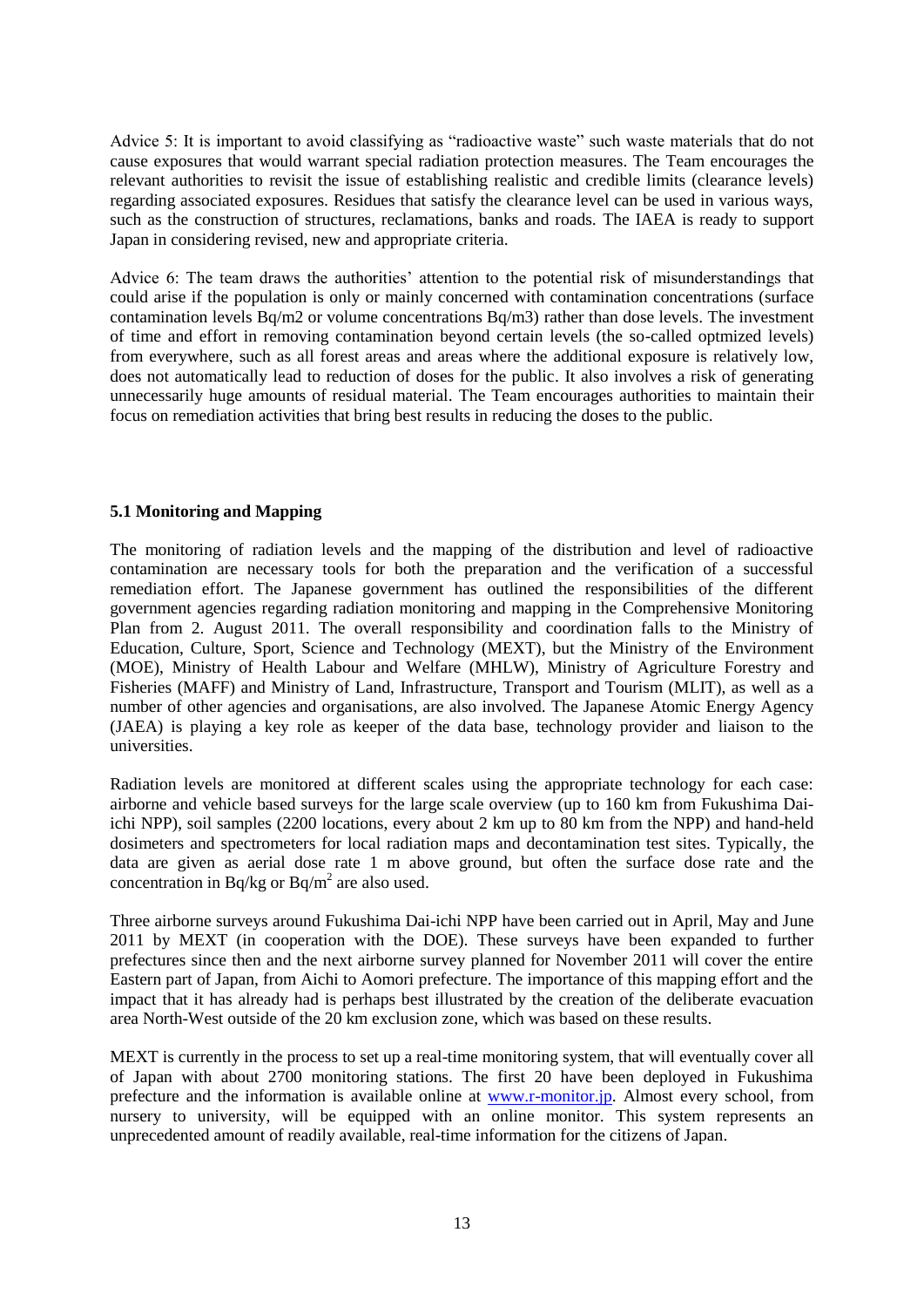JAEA is making efforts to fill the gap between large area airborne monitoring and hand-held dosimeters through the introduction of an unmanned aerial vehicle (UAV) system, which can be used in areas that are impossible to reach by car. In addition, JAEA is developing and improving detector technology for local applications. The use of modern technologies (e.g. GPS) that have only become available in the last 25 years since Chernobyl is already of great importance for radiological mapping. JAEA should be encouraged, together with research institutes and universities, to continue on this path and to expand the use of modern technology.

There are additional examples of monitoring efforts, e.g. local maps with 1 km grid provided by municipalities with copies freely available at city hall and solar powered LED dose rate displays visible from the car, similar to those that give the temperature or indicate your speed. These activities are not yet all coordinated and MEXT only collects the data down to prefecture level. More and closer coordination of the monitoring and mapping would enable the spreading and application of the best ideas and practices and the collection of locally generated data.

Acknowledgement 7: The Team acknowledges the impressive monitoring and mapping effort of the Japanese Authorities as a basis for a successful remediation program. The extensive, real-time monitoring system that is currently being set up and the transparent online availability of the resulting data are important measures to reassure the public and the international community.

# **5.2 Data Management**

The environmental monitoring data from Japan after the Fukushima Dai-ichi accident are not only a crucial input for any remediation activity, but they also represent an immensely valuable scientific resource for future analysis. The collected data will be more complex and detailed then those collected following the Chernobyl accident 25 years ago, due to the technological progress in the intervening time.

The management of the collected data should be formally described in a data management plan. In a scientific experiment such a plan would be drawn up in advance. In this case, however the time for action is now, as there is a transition from emergency measures to long-term monitoring.

The data management plan has to cover a series of items, including technical details of the database, metadata, archiving and preservation, quality assurance, data security and access policy. In particular, the data management plan has to conform to applicable legislation, e.g. the "Law Concerning Access to Information Held by Administrative Organs" from 2001.

Individual pieces of a data management plan already exist or are emerging: quality assurance was discussed at the Conference for the Preparation of the Distribution Map of Radiation organised by MEXT in August 2011 and the real-time access to monitoring data since September 2011 constitutes a de-facto policy of transparency. However, a formal and comprehensive data management plan does not yet exist.

Advice 7: The management of the collected data should be formally described in a data management plan.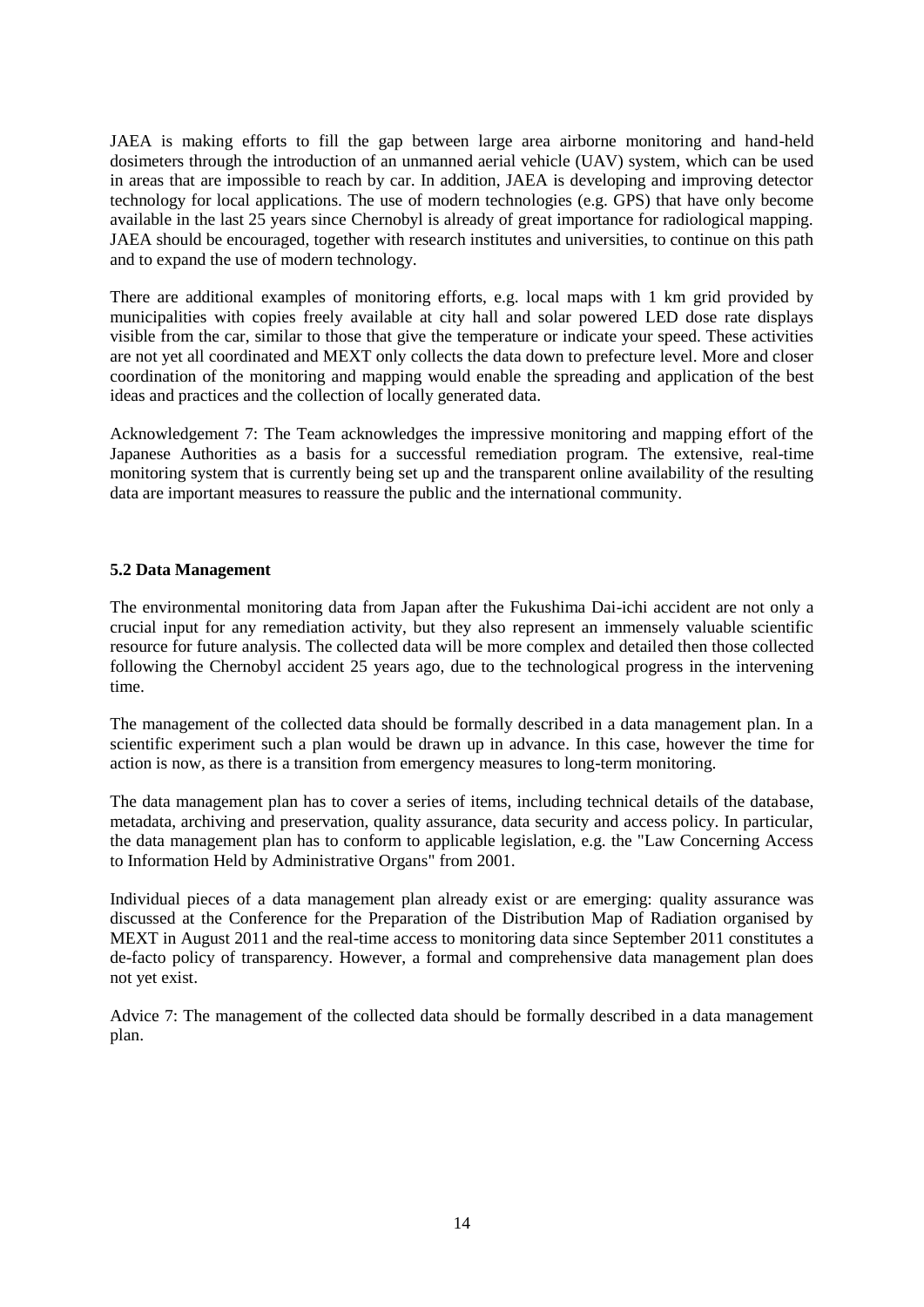# **5.3 Agricultural areas**

The Team was informed that the target for remediation of farm land is the reduction of the radioactive air dose level by 50% in the next two years. In the long term this level should be reduced to under 1mSv/year. This refers only to the areas where the current radioactive air dose level is between 1 and 20 mSv/year.

Since the provisional regulation value for radioactivity in rice is 500 Bq/kg, the conservative transfer factor of 0.1 implies that the limit of cultivation for the rice field soil is 5000 Bq/kg. The transfer factor of 0.1 was derived using data from long term research on the transfer of cesium from soil to rice. However, the first preliminary results from the demonstration sites established by the Japanese authorities in the affected areas indicate that the actual transfer factor is likely significantly lower. This would also be consistent with the transfer factors in the IAEA Tecdoc 1616 from 2009. The Team is of the opinion that the conservatism in the transfer factor can be removed when the tests are completed and realistic factors have been firmly established.

More testing is needed to fine-tune the reference level for the coming cropping season, and this for a wide range of soils and crops in the affected area.

Planning agricultural countermeasures to remediate affected farmland is a task that needs to take into account radiological, food safety, ecological, socio-economic and cultural issues within a holistic and interdisciplinary frame.

An area-wide landscape approach is crucial as soil redistribution in mountainous catchments, such as in specific areas of Fukushima prefecture, can lead to the redistribution of radionuclides from the uplands to rice paddies and river systems in the lowlands through erosion of soil from steep uncovered hillslopes or forest tracks, in particular after extreme rainfall events.

Besides physical remediation, such as topsoil removal and deep ploughing, which are currently the most important focus of the remediation of agricultural land, the adaptation of potassium (K) and nitrogen (N) fertilization techniques, land use/management and agricultural water management practices may be agronomic options to minimize radioactive cesium in the local foodchain.

To identify the best agronomic options to remediate affected agricultural land, it is advised to link radioactivity levels of soil with soil properties. In particular, information on K status of the soil will be essential to predict the efficiency of K fertilizer application in reducing the transfer of cesium from soil to crop.

The Team agrees with the purpose of continuing in the same intensive and successful way to screen radioactivity levels in foodstuff samples. However, foodstuff analysis should be integrated in all test sites as a parameter to assess the efficiency of the remediation. In addition, it will encourage people to start farming their lands again, and will further increase the confidence of the local, national and international consumers.

Acknowledgement 8: The Team recognizes that in the early phase of the accident, conservatism was a good way to manage uncertainties and public concerns related to reference levels in the context of food and agriculture.

Advice 8: With respect to the remediation of agricultural areas, the team considers that for the next cropping season there is room for removing some of the conservatism (such as that in factors determining the transfer of radioactive caesium from soil to crops) by taking into account data and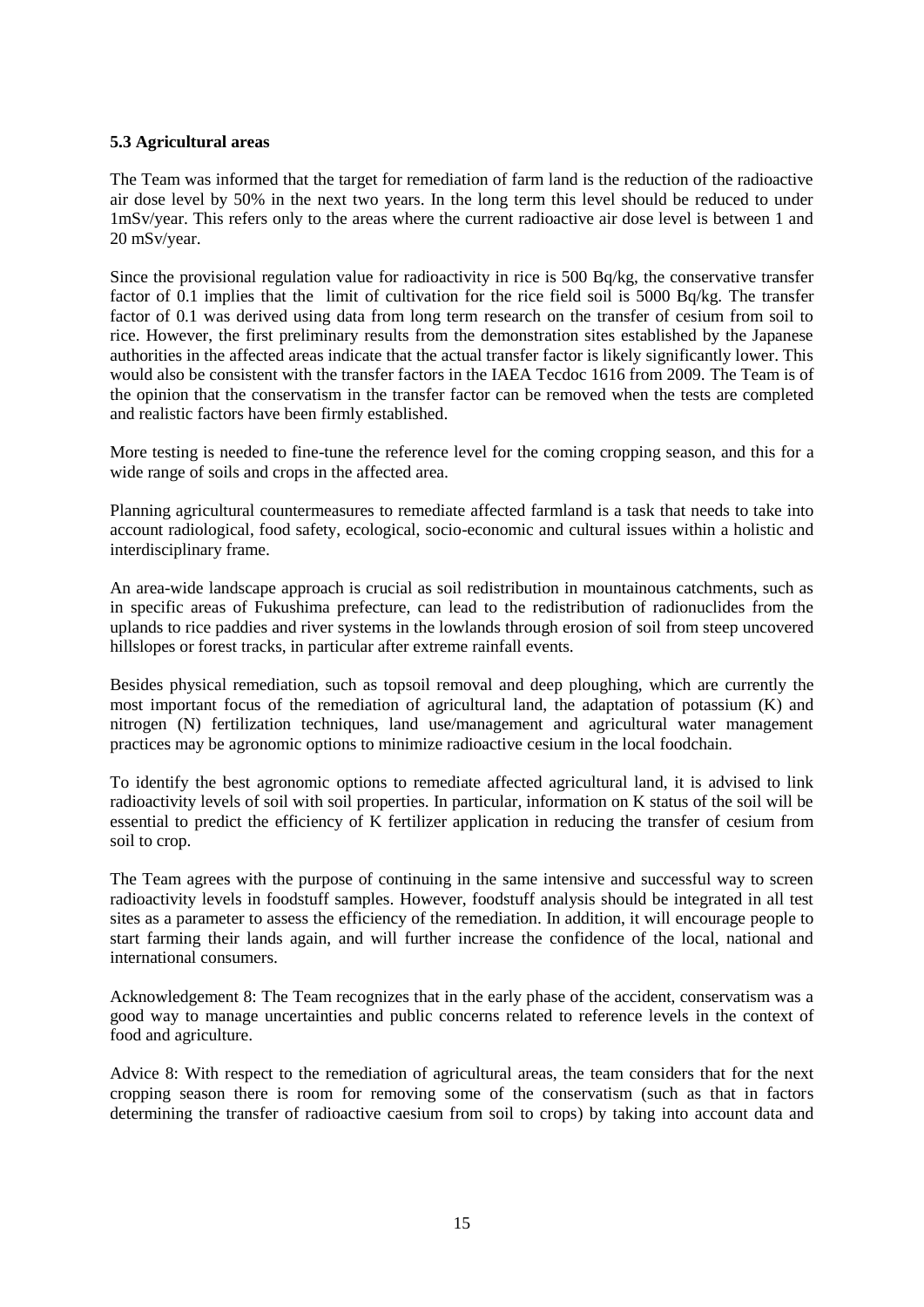factors published by the IAEA and the results obtained from the demonstrations sites. The IAEA is ready to support Japan in considering new and more appropriate criteria.

# **5.4 Urban areas**

The Team"s visits to sites have shown that decontamination of urban areas is actively pursued in contamination affected areas. The priorities are clearly established starting with the deliberate evacuation area and so called "hot spot" areas, kindergartens and schools, then community centers followed by individual settlements.

The contributions of different urban surfaces to human external doses and the associated opportunities for dose reduction are determined by settlement and building design, the construction materials, the habits of the populations, the mode of radionuclide deposition (dry or wet), the radionuclide and physico-chemical composition of the fallout, and time.

The analysis of the sources of external exposure in different population groups living in contaminated areas indicated that a significant fraction of the dose that would be received by people results from sources located in soil, on coated surfaces like asphalt and concrete and to a smaller extent on building walls and roofs.

The sites visited have shown the utilization of proven technologies for the decontamination of roofs, building walls, play grounds, swimming pools, parking lots, and asphalt covered areas. Thorough measurements and mapping of the contamination are carried out to ensure the most effective results and the elimination of hot spots. The most effective decontamination technologies that are pursued involve the removal of the upper soil layer. The tests performed indicate the use of different methods to achieve a significant reduction of dose rates.

It should be noted that in order to ensure high decontamination effectiveness and keep the associated costs low, validated models of urban decontamination were already developed by the international community and provided with sets of model parameters and practical recommendations for cleanup. The mission team was not in a position to understand to what extent these models are utilized.

The contaminated material that is removed and collected was temporally stored at sites because of the removal option used and the absence of interim storages. The current practice is either to bury the material in near surface trench and to cover it with a layer of clean topsoil or to collect it in a pile on the ground and to cover it with plastic sheets and sand bags to provide additional shielding. Both measures were considered as temporary measures before transport to interim storage.

The measurements indicate that a large part of the contaminated material collected from clean-up actions at urban demonstration sites is only slightly contaminated. The adequate pathways for such material could be found outside of the category of radioactive waste.

The portion of the removed material that qualifies as radioactive waste generated from urban decontamination should be disposed of in accordance with established regulatory requirements.

Acknowledgement 9: The Team appreciates the fact that some school sites were remediated mostly by volunteers with the technical support and guidance of JAEA. The team was informed that 400 school playgrounds have already been appropriately remediated (as of 30.09.2011).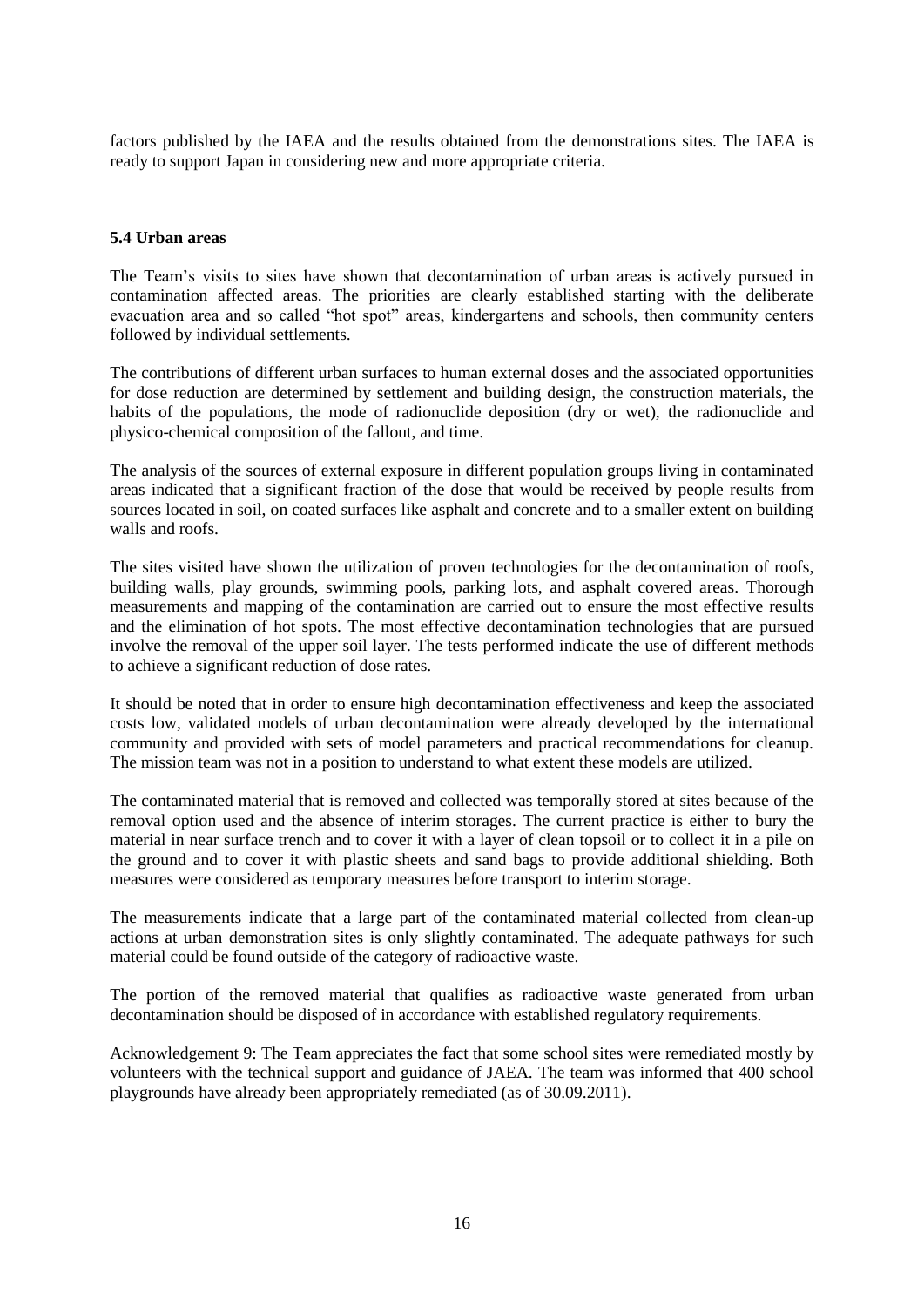Advice 9: With respect to waste in urban areas, the Team is of the opinion that it is obvious that most of the material contains very low levels of radioactivity. Taking into account the IAEA safety standards, and subject to safety assessment, this material might be remediated without temporary and/or interim storages. It is effective to utilize the existing municipal infrastructure for industrial waste. The IAEA is ready to support Japan in considering revised, new and appropriate criteria.

# **5.5 Forest areas**

Based on lessons learned from the Chernobyl accident, forest countermeasures are labour-intensive and expensive, cannot be implemented quickly and have to be planned carefully. They are likely to be long-term activities and their beneficial effects take time to be realized.

The forest countermeasures tested in the aftermath of the Chernobyl accident can be broadly categorized into: (a) management; and (b) technological countermeasures.

Among management-based countermeasures, restrictions of various activities normally carried out in forests have been successfully implemented:

- Restricted access, including restrictions on public and forest-worker access.
- Restricted harvesting of food products by the public. The most commonly obtained food products include berries and mushrooms.
- Restricted collection of firewood by the public.
- Alteration of hunting practices.
- Fire prevention that is important in order to avoid secondary contamination of the environment.

The technologically-based countermeasures include the use of machinery and/or chemical treatments to alter the distribution or transfer of cesium in the forest. However, the cost-effectiveness of many technological countermeasures is questionable, especially when applied on a large scale. Thus, it is to be expected that such countermeasures will be restricted to small-scale cases only, if they are feasible at all. Such cases might include small areas of urban woodland, such as parkland, which is likely to be visited by many more people, rather than extensive and remote forest areas.

Technological countermeasures might include the mechanical removal of leaf litter or scraping of soil layers, clear cutting and ploughing, and the application of calcium and potassium containing fertilizers. However, any of these methods can damage the ecological functioning of the forest when applied outside of the normal schedule of forestry operations. These factors and the high economic costs of such operations, means that the practical use of such techniques as countermeasures remains largely speculative. Therefore, such measures have not been applied after the Chernobyl accident other than in small-scale experiments.

The results of cost-benefit calculations indicate that the management options likely to result in the least overall detriment are those which limit access and consumption of forest foods. Options, which involve technological intervention, application of chemicals, or altering the harvesting patterns in forests are unlikely to be used in practice.

The Mission Team understands that authorities in Japan are considering three possible options for remediation of the forest areas. The option that is considering remediation of the forest in the neighbourhoods of urban settlement and agriculture lands looks most realistic for implementation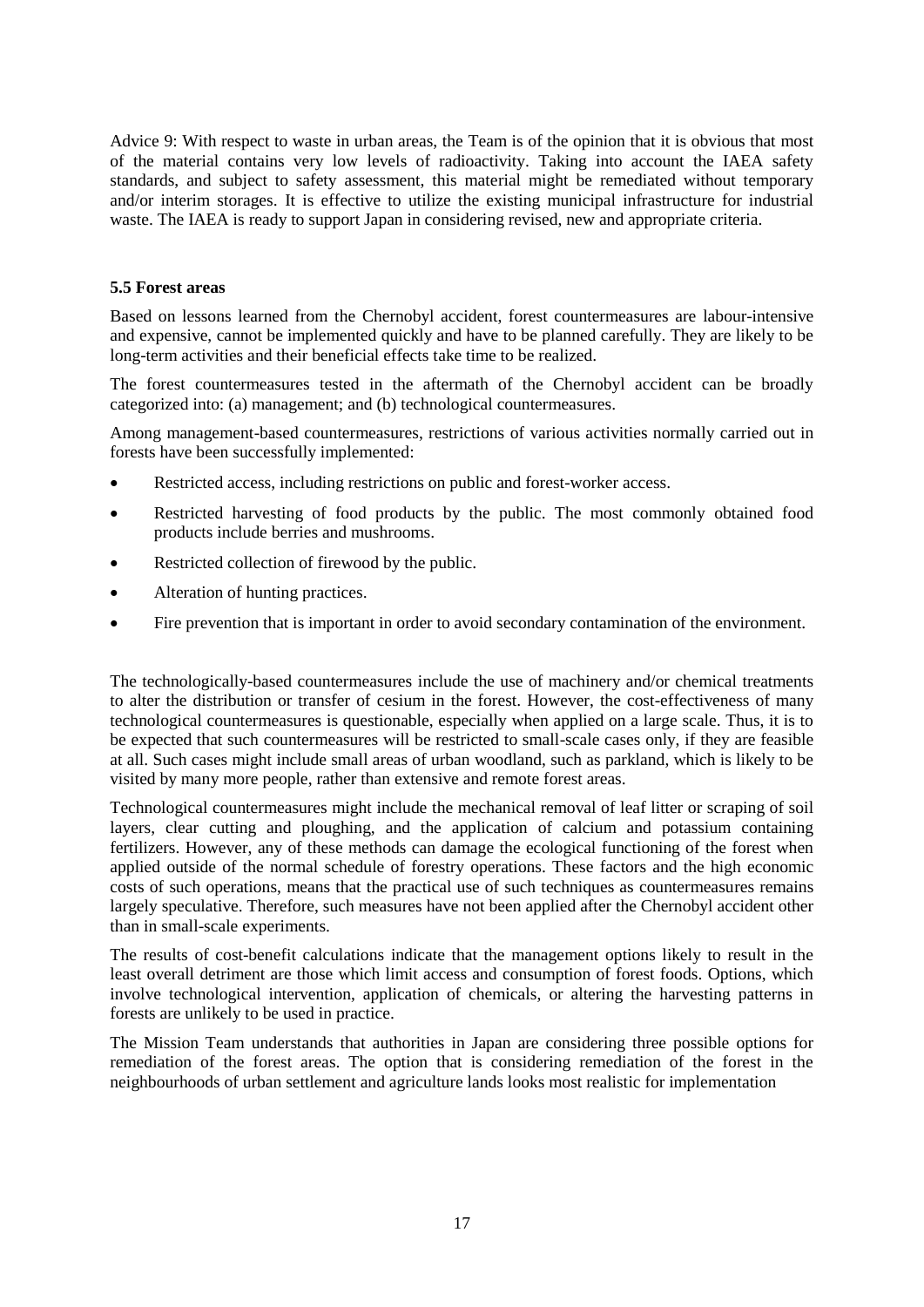Advice 10: Before investing substantial time and efforts in remediating forest areas, a safety assessment should be done to indicate if such remediation has benefit in reducing doses in order to invest in areas of greater benefits. This safety analysis should make use of the results of the demonstration tests

## **5.5 Aquatic areas**

Aquatic environments include rivers, irrigation reservoirs, fish ponds, lakes and coastal areas. The last are being directly affected by the release of radionuclides from the affected NPP. Freshwater environments receive radionuclides from erosion and runoff of the soils in the watersheds. This contribution has a long term source of activity; the accumulation of the relevant radionuclides will preferentially take place in sediments. Organisms feeding from them may incorporate cesium to different degrees depending on the individual species and environmental conditions.

The monitoring of river water, sediments and fish is being conducted by different organizations; a limit for fish of 500 Bq/kg is being applied. Remediation of these areas was not addressed in detail by the Japanese counterparts during the meeting with the mission team. However, the exposure to members of the public through this pathway generally is of minor importance.

Advice 11: The mission team encourages the Japanese authorities to continue the useful monitoring of freshwater and marine systems.

#### **5.6 Waste Management**

Large volumes of contaminated material will be generated from massive clean-up/remediation activities in urban, agriculture, forest and aquatic areas that are affected mostly by radioactive caesium release. The generated material is to be collected, characterized for clearance or processing as required, storage and final disposal. It would include soil, organic material, vehicles, building and road material, aqueous liquids, trees and stumps contaminated with Cs-134 and Cs-137. The quantity of contaminated material from clean-up depends on the extent and depth of the contamination, the characteristics of the affected environment (urban, forest, agriculture, etc.) and the decision on the kind of management of the contamination in the affected area, e.g. stabilization, interdiction or cleanup. Clean-up criteria and methods applied determine generated volumes.

The authorities in Japan are considering nine reference decontamination cases that are based on annual effective dose and the type of area. The preliminary estimate of the volume of contaminated material from clean-up is anywhere between 5 and 29 million  $m<sup>3</sup>$ . The contaminated debris (wood, concrete, and metal) from the destruction caused by the tsunami that has already been collected amounts to 2.3 million tonnes which needs to be added to this volume.

The current waste management strategy is considering the collection of contaminated material in dispersed temporary storages prior to consolidation in a smaller number of interim storages, pursuing large scale incineration of combustible material in available municipal solid waste incinerators equipped with electro-static precipitators and bag house. An inventory of collected material is planned to be done to keep track of the activity and the actually generated amounts. It is also understood that various volume reduction technologies for rubble, soil and other contaminated materials are under consideration to minimize volumes for storage and disposal.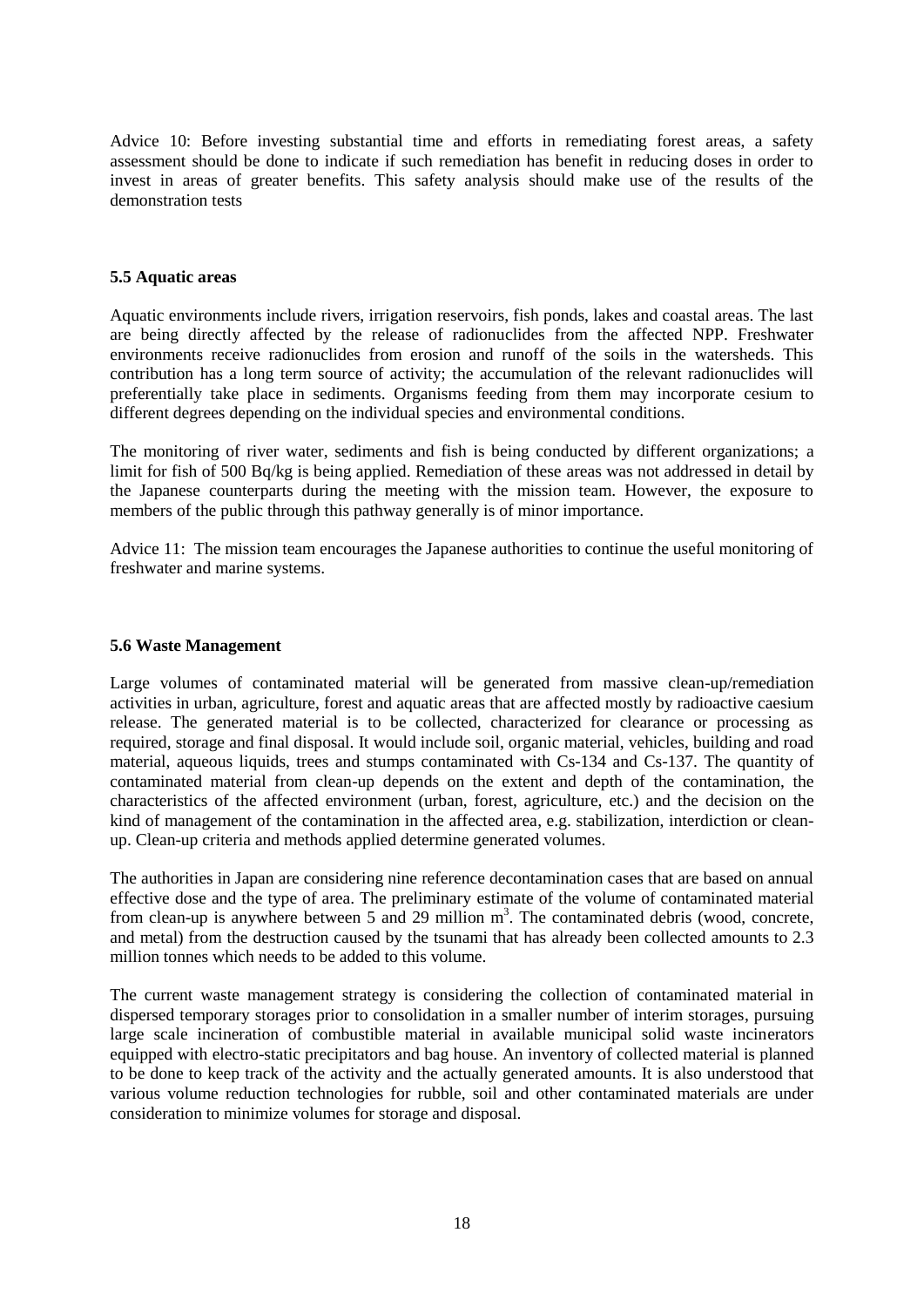The main challenge in waste management strategy implementation as well as in the implementation of clean-up campaigns is the management of very large volumes of generated material and the determination of site locations for interim storages for such volumes, the time frame for storage prior to disposal and the establishment of disposal locations.

It should be noted that a major proportion of the very large volumes of generated material that is to be collected will likely be only slightly contaminated. At the outset, it is imperative to have clear criteria for what constitutes radioactive waste and which kind of waste can be cleared (either conditionally or unconditionally) from the regulatory control. The adequate characterization of collected material will then allow the distinction between material that can be unconditionally cleared, conditionally cleared and material that has to be managed as nuclear waste. The pathways for management of these three categories are significantly different depending on the results of safety assessment for each case.

The unconditionally cleared material can be considered for recycling and reuse or conveniently managed as municipal solid waste utilizing existing infrastructure for transportation, handling and disposal in municipal solid waste landfills. The management of conditionally cleared material would require certain arrangements for handling and disposal in designated municipal landfills equipped with systems for leachate collection, control of gases and adequate monitoring.

Only the fraction designated as radioactive waste would be required to meet the corresponding requirements for transportation, adequate processing, packaging, facilities for storage and disposal.

At present, it is not possible to estimate the relative proportions of these three categories of contaminated material and the consequences of the adoption of the proposed management options. For example, it is not clear to what extent municipal solid waste landfills can accommodate additional quantities from clean-up campaigns, how many existing landfills could be designated to receive conditionally cleared material, or to what extent municipal solid waste management infrastructure is available to handle additional volumes.

Pursuing a management strategy for all of these contaminated materials as radioactive waste due to over-conservatism would lead to enormous challenges in the timely establishment of a completely new infrastructure with regard to human resources, transportation and large facilities for processing and storage. It would also imply huge costs to meet the requirements for radioactive waste management and it would probably result in delays in the clean-up to allow displaced citizens to return and continue with their lives as early as possible.

The other major issue in strategy implementation is the determination of site locations for interim storage. The storage facilities for nuclear waste management are to provide safe and secure storage pending easy retrieval of waste for disposal to a suitable repository.

Advice 12: The IAEA Mission team encourages the Japanese authorities to actively pursue appropriate end-points for the waste in close cooperation with stakeholders. The national and local governments should cooperate in order to ensure the provision of these facilities. A lack of availability of such infrastructure would unduly limit and hamper successful remediation activities, thus potentially jeopardizing public health and safety.

# **6. Technical meeting and visits**

On 7 October 2011, the IAEA Mission Team held a preliminary meeting with all of Japan's relevant Government Offices, Ministries and Agencies involved in the effort to develop strategy and plans to